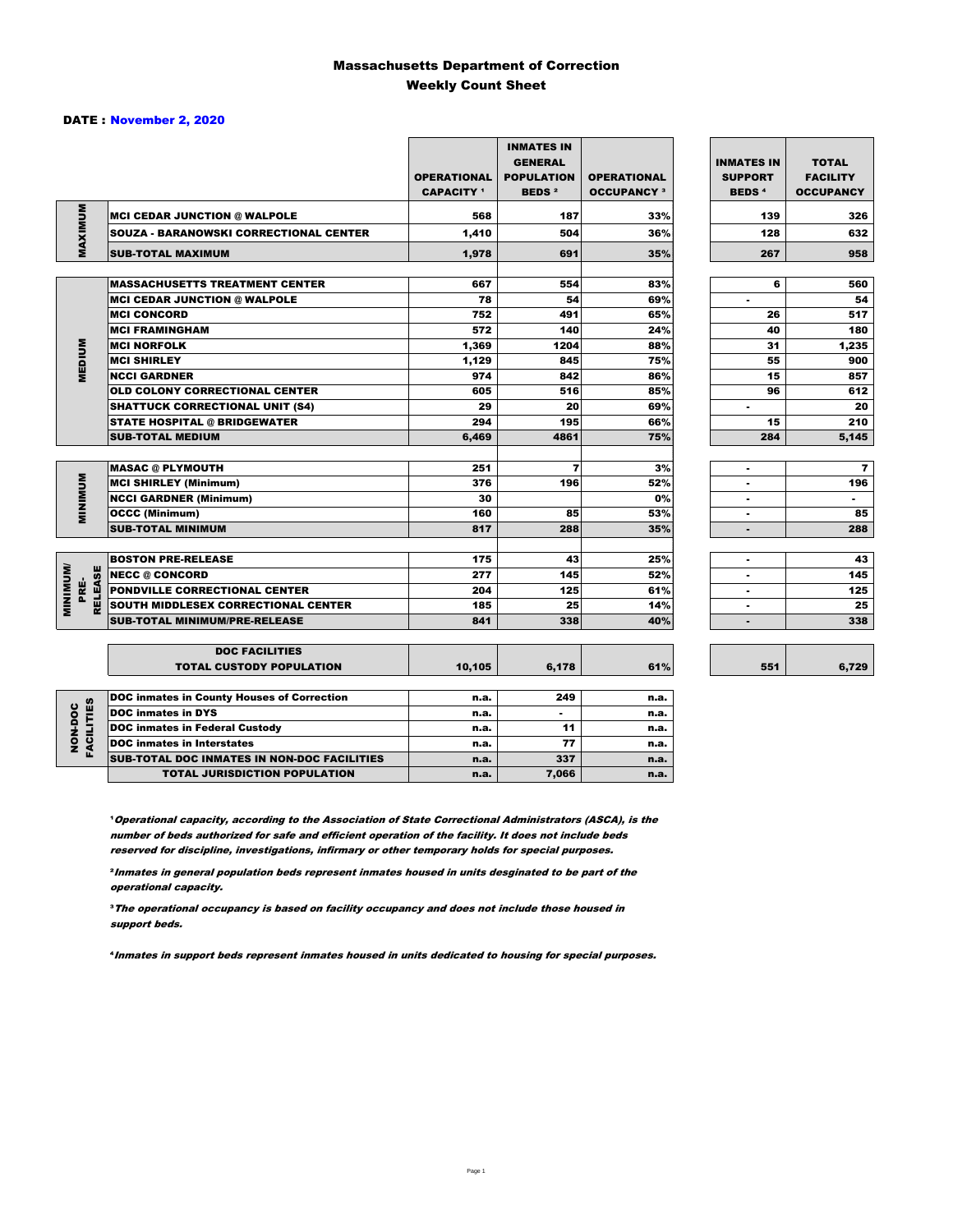### Massachusetts Department of Correction Weekly Count Sheet

| <b>CORRECTIONAL FACILITIES</b>      | <b>TREATMENT</b> | <b>FACILITY</b>  |
|-------------------------------------|------------------|------------------|
| <b>HOSPITAL MISSION</b>             | <b>BEDS</b>      | <b>OCCUPANCY</b> |
| <b>SHATTUCK CORRECTIONAL UNIT</b>   | 29               | 20               |
| <b>STATE HOSPITAL @ BRIDGEWATER</b> | 372              | 195              |
| <b>TOTAL</b>                        | 401              | 215              |

| <b>DOC INMATES IN COUNTY FACILITIES</b>                         | <b>FACILITY</b>  |
|-----------------------------------------------------------------|------------------|
|                                                                 | <b>OCCUPANCY</b> |
| <b>BARNSTABLE COUNTY</b>                                        |                  |
| <b>BERKSHIRE COUNTY</b>                                         | $\mathbf{2}$     |
| <b>BRISTOL COUNTY</b>                                           |                  |
| <b>DUKES COUNTY</b>                                             |                  |
| <b>ESSEX COUNTY</b>                                             | 1                |
| <b>FRANKLIN COUNTY</b>                                          | 10               |
| <b>HAMPDEN COUNTY*</b>                                          | 209              |
| <b>HAMPSHIRE COUNTY</b>                                         | 7                |
| <b>MIDDLESEX COUNTY</b>                                         |                  |
| <b>NORFOLK COUNTY</b>                                           | -                |
| <b>PLYMOUTH COUNTY</b>                                          | 20               |
| <b>SUFFOLK COUNTY</b>                                           |                  |
| <b>WORCESTER COUNTY</b>                                         |                  |
| <b>TOTAL</b>                                                    | 249              |
| *Note* Hampden County has 167 Section 35 inmates (Stoney Brook) |                  |
| <b>DOC INMATES IN OTHER FACILITIES</b>                          | <b>FACILITY</b>  |
|                                                                 | <b>OCCUPANCY</b> |
| <b>FEDERAL BUREAU OF PRISONS</b>                                | 11               |
| <b>DYS</b>                                                      |                  |
| <b>INTERSTATES</b>                                              | 77               |
| <b>TOTAL</b>                                                    | 88               |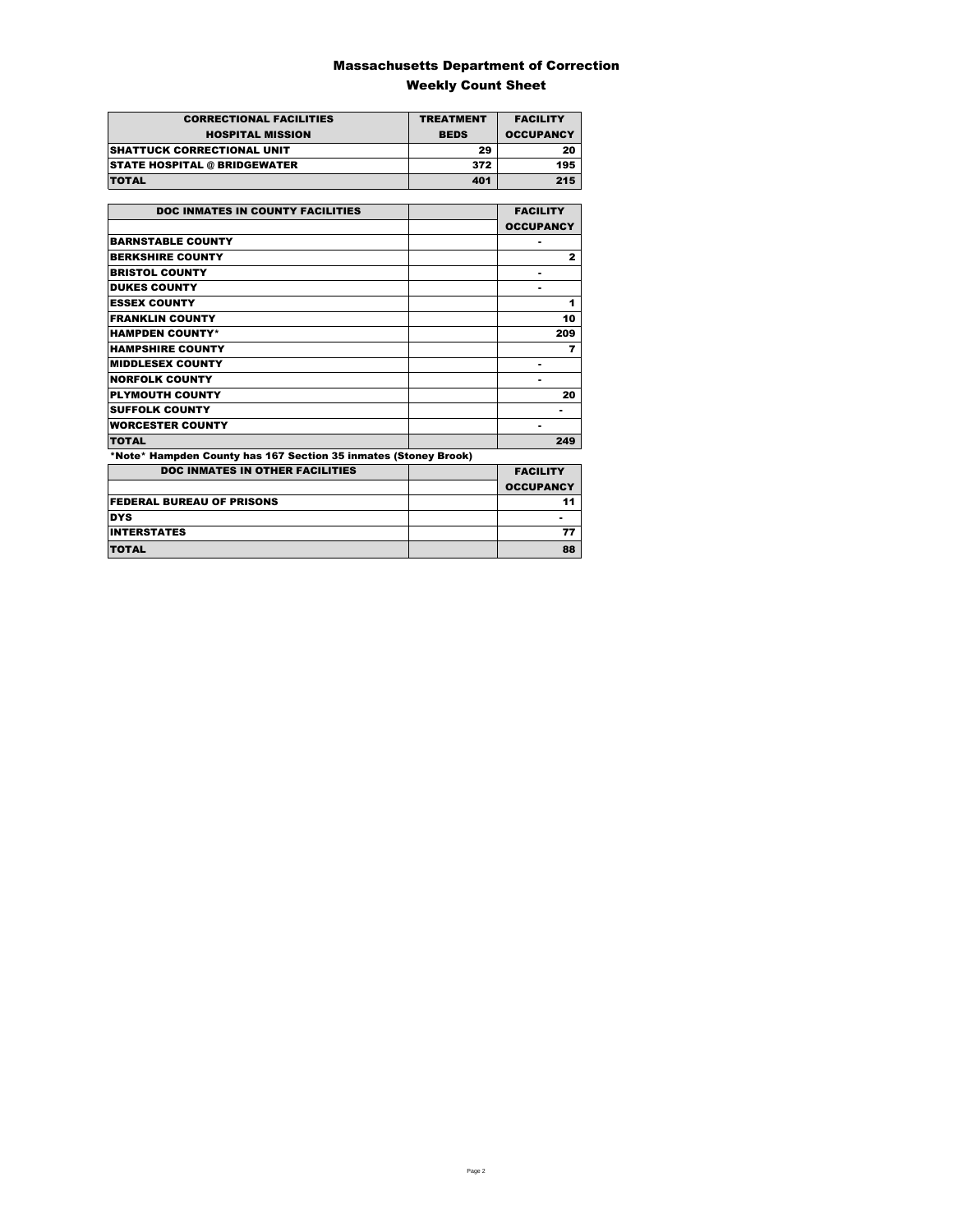#### **11/02/20**

| <b>TYPE</b><br><b>MAXIMUM</b><br><b>MEDIUM</b><br><b>MINIMUM</b><br><b>TOTAL</b><br><b>BARNSTABLE</b><br><b>PRE-RELEASE</b><br><b>FEMALE</b><br><b>MALE</b><br><b>FEMALE</b><br><b>MALE</b><br><b>FEMALE</b><br><b>MALE</b><br><b>FEMALE</b><br><b>MALE</b><br><b>FEMALE</b><br><b>FACILITY</b><br><b>MALE</b><br><b>COUNTY</b><br>$\mathbf 0$<br>$\mathbf{0}$<br>66<br>5<br>$\mathbf{0}$<br>0<br>$\mathbf{0}$<br>$\overline{0}$<br>66<br>5<br>71<br>$\mathbf 0$<br>0<br>$\overline{0}$<br>$\overline{0}$<br>$\overline{0}$<br>$\overline{0}$<br>$\mathbf 0$<br>$\mathbf 0$<br><b>STATE</b><br>$\mathbf 0$<br>0<br><b>HOUSE OF</b><br>$\mathbf 0$<br>$\mathbf 0$<br>0<br>$\mathbf 0$<br>0<br>0<br>$\mathbf 0$<br>$\mathbf 0$<br>0<br>$\mathbf 0$<br>0<br><b>CORRECTION</b><br><b>FEDERAL</b><br>$\mathbf 0$<br>5<br>$\overline{0}$<br>$\mathbf 0$<br>$\mathbf 0$<br>$\mathbf 0$<br>5<br>$\overline{0}$<br>66<br>$\mathbf{0}$<br>66<br>71<br><b>TOTAL</b><br>$\overline{0}$<br>$\Omega$<br>$\mathbf 0$<br>$\overline{0}$<br>110<br>$\overline{0}$<br>99<br>11<br>$\mathbf{0}$<br>99<br><b>COUNTY</b><br>11<br>$\mathbf{0}$<br>$\mathbf 0$<br>0<br>$\overline{0}$<br>$\overline{0}$<br>$\overline{0}$<br>$\mathbf 0$<br>$\mathbf 0$<br>$\mathbf 0$<br>$\mathbf 0$<br>$\Omega$<br>JAIL<br><b>OTHER COUNTY</b><br>$\Omega$<br>$\mathbf 0$<br>$\mathbf 0$<br>$\mathbf 0$<br>$\mathbf 0$<br>$\mathbf 0$<br>$\mathbf 0$<br>$\Omega$<br>$\overline{0}$<br>$\overline{0}$<br><b>FEDERAL</b><br>$\Omega$<br>$\overline{0}$<br>99<br>$\Omega$<br>$\overline{0}$<br>$\overline{0}$<br>99<br>110<br>$\Omega$<br>11<br>$\Omega$<br>11<br><b>TOTAL</b><br>0<br>$\bf{0}$<br>165<br>16<br>0<br>0<br>0<br>165<br>181<br>0<br>16<br><b>FACILITY TOTAL</b><br><b>BERKSHIRE</b><br><b>TYPE</b><br><b>MAXIMUM</b><br><b>MEDIUM</b><br><b>MINIMUM</b><br><b>PRE-RELEASE</b><br><b>TOTAL</b><br><b>MALE</b><br><b>FEMALE</b><br><b>MALE</b><br><b>FEMALE</b><br><b>MALE</b><br><b>FEMALE</b><br><b>MALE</b><br><b>FEMALE</b><br><b>MALE</b><br><b>FEMALE</b><br><b>FACILITY</b><br>49<br><b>COUNTY</b><br>49<br>0<br>49<br>$\mathbf 0$<br>$\mathbf 0$<br>0<br>$\mathbf{0}$<br>$\mathbf{0}$<br>$\mathbf{0}$<br>0<br>$\overline{c}$<br>$\mathbf{0}$<br>$\mathbf 0$<br>$\overline{0}$<br>$\overline{c}$<br>0<br><b>HOUSE OF</b><br><b>STATE</b><br>$\mathbf 0$<br>$\mathbf 0$<br>2<br>$\mathbf{0}$<br>$\mathbf{0}$<br>$\mathbf 0$<br>$\mathbf 0$<br>$\overline{0}$<br>0<br>$\mathbf{0}$<br>$\overline{0}$<br>$\overline{0}$<br>$\mathbf 0$<br>0<br>$\mathbf{0}$<br><b>CORRECTION</b><br><b>FEDERAL</b><br>$\mathbf 0$<br>$\overline{0}$<br>$\overline{0}$<br>51<br>$\mathbf 0$<br>$\mathbf 0$<br>$\overline{0}$<br>$\mathbf{0}$<br>$\overline{0}$<br>51<br>$\overline{0}$<br>51<br><b>TOTAL</b><br>90<br>$\mathbf 0$<br>$\mathbf 0$<br>$\overline{0}$<br>90<br>$\mathbf{0}$<br>90<br>$\overline{0}$<br>$\overline{0}$<br>$\mathbf{0}$<br>$\overline{0}$<br><b>COUNTY</b><br>$\mathbf{0}$<br>$\mathbf{0}$<br>$\mathbf{0}$<br>$\pmb{0}$<br><b>JAIL</b><br>$\mathbf 0$<br>0<br>$\mathbf{0}$<br>$\overline{0}$<br>$\Omega$<br>$\mathbf 0$<br>0<br><b>OTHER COUNTY</b><br>$\mathbf{0}$<br>$\mathbf 0$<br>$\mathbf 0$<br>0<br>$\mathbf{0}$<br>$\mathbf 0$<br>$\overline{0}$<br>$\mathbf 0$<br>$\mathbf 0$<br>$\mathbf{0}$<br>$\mathbf{0}$<br><b>FEDERAL</b><br>$\mathbf 0$<br>$\overline{0}$<br>$\mathbf 0$<br>$\overline{0}$<br>$\mathbf 0$<br>$\mathbf{0}$<br>$\mathbf 0$<br>$\overline{0}$<br>90<br>90<br>90<br><b>TOTAL</b><br>0<br>0<br>141<br>0<br>$\mathbf{0}$<br>0<br>$\bf{0}$<br>0<br>0<br>141<br><b>FACILITY TOTAL</b><br>141<br><b>BRISTOL</b><br><b>TYPE</b><br><b>PRE-RELEASE</b><br><b>MAXIMUM</b><br><b>MEDIUM</b><br><b>MINIMUM</b><br><b>TOTAL</b><br><b>MALE</b><br><b>MALE</b><br><b>FEMALE FACILITY</b><br><b>Ash Street</b><br><b>MALE</b><br><b>FEMALE</b><br><b>FEMALE</b><br><b>MALE</b><br><b>FEMALE</b><br><b>MALE</b><br><b>FEMALE</b><br><b>COUNTY</b><br>$\mathbf 0$<br>$\mathbf 0$<br>12<br>$\mathbf{0}$<br>$\mathbf{0}$<br>0<br>$\mathbf{0}$<br>0<br>12<br>0<br>12<br>$\overline{0}$<br>$\mathbf 0$<br>$\overline{0}$<br>0<br>$\pmb{0}$<br>$\mathbf 0$<br>0<br>$\mathbf{0}$<br>$\mathbf{0}$<br>0<br><b>HOUSE OF</b><br><b>STATE</b><br>$\Omega$<br>$\mathbf{0}$<br>$\Omega$<br>$\mathbf 0$<br>$\mathbf 0$<br>$\overline{0}$<br>$\mathbf 0$<br>$\mathbf 0$<br>$\mathbf{0}$<br>$\mathbf 0$<br>$\Omega$<br>$\mathbf{0}$<br><b>CORRECTION</b><br><b>FEDERAL</b><br>$\overline{0}$<br>$\mathbf 0$<br>$\overline{0}$<br>12<br>$\overline{0}$<br>$\Omega$<br>12<br>$\mathbf{0}$<br>$\overline{0}$<br>12<br>$\overline{0}$<br><b>TOTAL</b><br>$\overline{74}$<br>$\overline{0}$<br>74<br>$\overline{0}$<br>$\overline{0}$<br>$\overline{0}$<br>$\overline{0}$<br>74<br>$\overline{0}$<br>$\Omega$<br>$\Omega$<br><b>COUNTY</b><br>$\mathbf{0}$<br>$\mathbf 0$<br>$\mathbf 0$<br>$\mathbf 0$<br>$\mathbf{0}$<br>$\mathbf 0$<br>0<br>$\mathbf 0$<br>$\mathbf 0$<br>$\mathbf 0$<br>JAIL<br><b>OTHER COUNTY</b><br>$\mathbf 0$<br>$\mathbf 0$<br>$\overline{0}$<br>$\overline{0}$<br>$\mathbf 0$<br>0<br>$\mathbf 0$<br>$\Omega$<br>$\Omega$<br>0<br>$\Omega$<br><b>FEDERAL</b><br>$\overline{0}$<br>$\overline{0}$<br>$\mathbf{0}$<br>74<br>$\mathbf{0}$<br>$\mathbf{0}$<br>$\Omega$<br>$\overline{0}$<br>$\overline{0}$<br>74<br>74<br><b>TOTAL</b><br>0<br>$\mathbf 0$<br>0<br>$\mathbf{0}$<br>0<br>0<br>0<br>86<br><b>FACILITY TOTAL</b><br>86<br>0<br>86<br><b>TYPE</b><br><b>MAXIMUM</b><br><b>PRE-RELEASE</b><br><b>BRISTOL</b><br><b>MEDIUM</b><br><b>MINIMUM</b><br><b>TOTAL</b><br><b>FACILITY</b><br><b>MALE</b><br><b>FEMALE</b><br><b>MALE</b><br><b>FEMALE</b><br><b>FEMALE</b><br><b>FEMALE</b><br><b>MALE</b><br><b>FEMALE</b><br><b>Dartmouth</b><br><b>MALE</b><br><b>MALE</b><br>123<br>124<br><b>COUNTY</b><br>$\mathbf 0$<br>$\mathbf 0$<br>123<br>0<br>0<br>$\mathbf{0}$<br>$\overline{0}$<br>1<br>1<br>$\mathbf 0$<br>$\pmb{0}$<br>$\overline{0}$<br>0<br><b>HOUSE OF</b><br><b>STATE</b><br>$\Omega$<br>0<br>$\Omega$<br>$\Omega$<br>$\mathbf{0}$<br>0<br>0<br>$\overline{0}$<br>0<br>0<br>$\overline{0}$<br>$\mathbf{1}$<br>$\mathbf 0$<br>1<br>$\mathbf{0}$<br>$\mathbf 0$<br>$\mathbf{0}$<br><b>CORRECTION</b><br><b>FEDERAL</b><br>1<br>$\overline{0}$<br>$\mathbf 0$<br>$\mathbf 0$<br>125<br>$\mathbf{0}$<br>124<br>$\mathbf{1}$<br>$\mathbf{0}$<br>$\mathbf{0}$<br>124<br>$\mathbf{1}$<br><b>TOTAL</b><br>$\mathbf 0$<br>$\mathbf{0}$<br>$\mathbf 0$<br>$\mathbf{0}$<br>385<br>18<br>$\mathbf{0}$<br>$\mathbf 0$<br>385<br>403<br><b>COUNTY</b><br>18<br>23<br>$\overline{0}$<br>23<br>$\mathbf 0$<br>$\overline{0}$<br>$\overline{0}$<br>$\overline{0}$<br>23<br>0<br>$\mathbf 0$<br>$\Omega$<br>JAIL<br><b>OTHER COUNTY</b><br>$\mathbf 0$<br>$\mathbf 0$<br>$\mathbf 0$<br>$\mathbf 0$<br>$\overline{2}$<br>$\mathbf{0}$<br>2<br>0<br>$\mathbf{0}$<br>0<br>2<br><b>FEDERAL</b><br>$\mathbf 0$<br>$\mathbf 0$<br>428<br>$\overline{0}$<br>410<br>18<br>$\mathbf 0$<br>$\mathbf{0}$<br>$\mathbf 0$<br>410<br>18<br><b>TOTAL</b><br>O<br>0<br>$\bf{0}$<br>553<br>0<br>534<br>19<br>0<br>0<br>534<br>19<br><b>FACILITY TOTAL</b><br><b>BRISTOL</b><br><b>TYPE</b><br><b>MAXIMUM</b><br><b>MEDIUM</b><br><b>MINIMUM</b><br><b>PRE-RELEASE</b><br><b>TOTAL</b><br><b>MALE</b><br><b>FEMALE</b><br><b>MALE</b><br><b>FEMALE</b><br><b>MALE</b><br><b>FEMALE</b><br><b>MALE</b><br><b>FEMALE</b><br><b>MALE</b><br><b>FEMALE</b><br><b>FACILITY</b><br><b>Women's Center</b><br><b>COUNTY</b><br>$\mathbf{0}$<br>5<br>$\mathbf 0$<br>2<br>$\mathbf 0$<br>0<br>0<br>0<br>$\mathbf 0$<br>7<br>7<br>$\overline{0}$<br>$\overline{0}$<br>$\overline{0}$<br>$\overline{0}$<br>$\mathbf 0$<br>$\Omega$<br>$\mathbf 0$<br>$\mathbf 0$<br>$\mathbf 0$<br><b>STATE</b><br>0<br>$\mathbf{0}$<br><b>SENTENCED</b><br>$\pmb{0}$<br>$\mathbf 0$<br>$\pmb{0}$<br><b>FEDERAL</b><br>$\mathbf{0}$<br>0<br>0<br>$\mathbf 0$<br>0<br>$\mathbf 0$<br>0<br>0<br>$\overline{5}$<br>$\overline{7}$<br>$\overline{0}$<br>$\overline{0}$<br>$\overline{0}$<br>$\overline{2}$<br>$\overline{0}$<br>$\overline{0}$<br>$\mathbf{0}$<br>$\bf 0$<br><b>TOTAL</b><br>$\overline{7}$<br>$\overline{0}$<br>$\overline{0}$<br>$\Omega$<br>$\overline{0}$<br>$\overline{0}$<br>23<br>$\Omega$<br>23<br>$\Omega$<br>$\pmb{0}$<br>23<br><b>COUNTY</b><br>$\mathbf 0$<br>$\pmb{0}$<br>$\mathbf 0$<br>$\pmb{0}$<br>$\pmb{0}$<br>$\mathbf 0$<br>0<br>$\mathbf 0$<br>0<br>$\mathbf{0}$<br>0<br><b>UNSENTENCED</b><br>INS<br>$\mathbf 0$<br>$\overline{0}$<br>$\pmb{0}$<br>$\pmb{0}$<br>$\overline{0}$<br>$\mathbf{0}$<br>$\Omega$<br>$\overline{0}$<br>$\Omega$<br>$\overline{0}$<br>$\Omega$<br><b>FEDERAL</b><br>$\overline{0}$<br>$\overline{0}$<br>23<br>$\overline{0}$<br>$\overline{0}$<br>23<br>$\overline{0}$<br>$\overline{0}$<br>$\mathbf 0$<br>$\bf 0$<br>23<br><b>TOTAL</b><br>$\overline{\mathbf{2}}$<br>0<br>$\mathbf 0$<br>$\bf{0}$<br>$\mathbf 0$<br>0<br>0<br>30<br><b>FACILITY TOTAL</b><br>28<br>$\mathbf 0$<br>30<br><b>DUKES</b><br><b>TYPE</b><br><b>MAXIMUM</b><br><b>MEDIUM</b><br><b>PRE-RELEASE</b><br><b>MINIMUM</b><br><b>TOTAL</b><br><b>FEMALE</b><br><b>MALE</b><br><b>FEMALE</b><br><b>MALE</b><br><b>FEMALE</b><br><b>MALE</b><br><b>FEMALE</b><br><b>MALE</b><br><b>FEMALE   FACILITY</b><br><b>MALE</b><br>$\mathbf 0$<br>3<br><b>COUNTY</b><br>$\mathbf{0}$<br>$\mathbf{1}$<br>$\mathbf{0}$<br>$\mathbf 0$<br>3<br>$\mathbf{0}$<br>1<br>$\mathbf 0$<br>$\mathbf 1$<br>0<br>$\mathbf 0$<br>$\mathbf 0$<br>$\mathbf 0$<br>0<br><b>HOUSE OF</b><br><b>STATE</b><br>0<br>$\mathbf{0}$<br>0<br>0<br>0<br>0<br>$\mathbf 0$ |
|------------------------------------------------------------------------------------------------------------------------------------------------------------------------------------------------------------------------------------------------------------------------------------------------------------------------------------------------------------------------------------------------------------------------------------------------------------------------------------------------------------------------------------------------------------------------------------------------------------------------------------------------------------------------------------------------------------------------------------------------------------------------------------------------------------------------------------------------------------------------------------------------------------------------------------------------------------------------------------------------------------------------------------------------------------------------------------------------------------------------------------------------------------------------------------------------------------------------------------------------------------------------------------------------------------------------------------------------------------------------------------------------------------------------------------------------------------------------------------------------------------------------------------------------------------------------------------------------------------------------------------------------------------------------------------------------------------------------------------------------------------------------------------------------------------------------------------------------------------------------------------------------------------------------------------------------------------------------------------------------------------------------------------------------------------------------------------------------------------------------------------------------------------------------------------------------------------------------------------------------------------------------------------------------------------------------------------------------------------------------------------------------------------------------------------------------------------------------------------------------------------------------------------------------------------------------------------------------------------------------------------------------------------------------------------------------------------------------------------------------------------------------------------------------------------------------------------------------------------------------------------------------------------------------------------------------------------------------------------------------------------------------------------------------------------------------------------------------------------------------------------------------------------------------------------------------------------------------------------------------------------------------------------------------------------------------------------------------------------------------------------------------------------------------------------------------------------------------------------------------------------------------------------------------------------------------------------------------------------------------------------------------------------------------------------------------------------------------------------------------------------------------------------------------------------------------------------------------------------------------------------------------------------------------------------------------------------------------------------------------------------------------------------------------------------------------------------------------------------------------------------------------------------------------------------------------------------------------------------------------------------------------------------------------------------------------------------------------------------------------------------------------------------------------------------------------------------------------------------------------------------------------------------------------------------------------------------------------------------------------------------------------------------------------------------------------------------------------------------------------------------------------------------------------------------------------------------------------------------------------------------------------------------------------------------------------------------------------------------------------------------------------------------------------------------------------------------------------------------------------------------------------------------------------------------------------------------------------------------------------------------------------------------------------------------------------------------------------------------------------------------------------------------------------------------------------------------------------------------------------------------------------------------------------------------------------------------------------------------------------------------------------------------------------------------------------------------------------------------------------------------------------------------------------------------------------------------------------------------------------------------------------------------------------------------------------------------------------------------------------------------------------------------------------------------------------------------------------------------------------------------------------------------------------------------------------------------------------------------------------------------------------------------------------------------------------------------------------------------------------------------------------------------------------------------------------------------------------------------------------------------------------------------------------------------------------------------------------------------------------------------------------------------------------------------------------------------------------------------------------------------------------------------------------------------------------------------------------------------------------------------------------------------------------------------------------------------------------------------------------------------------------------------------------------------------------------------------------------------------------------------------------------------------------------------------------------------------------------------------------------------------------------------------------------------------------------------------------------------------------------------------------------------------------------------------------------------------------------------------------------------------------------------------------------------------------------------------------------------------------------------------------------------------------------------------------------------------------------------------------------------------------------------------------------------------------------------------------------------------------------------------------------------------------------------------------------------------------------------------------------------------------------------------------------------------------------------------------------------------------------------------------------------------------------------------------------------------------------------------------------------------------------------------------------------------------------------------------------------------------------------------------------------------------------------------------------------------------------------------------------------------------------------------------------------------------------------------------------------------------------------------------------------------------------------------------------------------------------------------------------------------------------------------------------------------------------------------------------------------------------------------------------------------------------------------------------------------------------------------------------------------------------------------------------------------------------------------------------------------------------------------------------------------------------------------------------------------------------------------------------------------------------------------------------------------------------------------------------------------------------------------------------------------------------------------------------------------------------------------------------------------------------------------------------------------------------------------------------------------------------|
|                                                                                                                                                                                                                                                                                                                                                                                                                                                                                                                                                                                                                                                                                                                                                                                                                                                                                                                                                                                                                                                                                                                                                                                                                                                                                                                                                                                                                                                                                                                                                                                                                                                                                                                                                                                                                                                                                                                                                                                                                                                                                                                                                                                                                                                                                                                                                                                                                                                                                                                                                                                                                                                                                                                                                                                                                                                                                                                                                                                                                                                                                                                                                                                                                                                                                                                                                                                                                                                                                                                                                                                                                                                                                                                                                                                                                                                                                                                                                                                                                                                                                                                                                                                                                                                                                                                                                                                                                                                                                                                                                                                                                                                                                                                                                                                                                                                                                                                                                                                                                                                                                                                                                                                                                                                                                                                                                                                                                                                                                                                                                                                                                                                                                                                                                                                                                                                                                                                                                                                                                                                                                                                                                                                                                                                                                                                                                                                                                                                                                                                                                                                                                                                                                                                                                                                                                                                                                                                                                                                                                                                                                                                                                                                                                                                                                                                                                                                                                                                                                                                                                                                                                                                                                                                                                                                                                                                                                                                                                                                                                                                                                                                                                                                                                                                                                                                                                                                                                                                                                                                                                                                                                                                                                                                                                                                                                                                                                                                                                                                                                                                                                                                                                                                                                                                                                                                                                                                                                                                                                                                                                                                                                              |
|                                                                                                                                                                                                                                                                                                                                                                                                                                                                                                                                                                                                                                                                                                                                                                                                                                                                                                                                                                                                                                                                                                                                                                                                                                                                                                                                                                                                                                                                                                                                                                                                                                                                                                                                                                                                                                                                                                                                                                                                                                                                                                                                                                                                                                                                                                                                                                                                                                                                                                                                                                                                                                                                                                                                                                                                                                                                                                                                                                                                                                                                                                                                                                                                                                                                                                                                                                                                                                                                                                                                                                                                                                                                                                                                                                                                                                                                                                                                                                                                                                                                                                                                                                                                                                                                                                                                                                                                                                                                                                                                                                                                                                                                                                                                                                                                                                                                                                                                                                                                                                                                                                                                                                                                                                                                                                                                                                                                                                                                                                                                                                                                                                                                                                                                                                                                                                                                                                                                                                                                                                                                                                                                                                                                                                                                                                                                                                                                                                                                                                                                                                                                                                                                                                                                                                                                                                                                                                                                                                                                                                                                                                                                                                                                                                                                                                                                                                                                                                                                                                                                                                                                                                                                                                                                                                                                                                                                                                                                                                                                                                                                                                                                                                                                                                                                                                                                                                                                                                                                                                                                                                                                                                                                                                                                                                                                                                                                                                                                                                                                                                                                                                                                                                                                                                                                                                                                                                                                                                                                                                                                                                                                                              |
|                                                                                                                                                                                                                                                                                                                                                                                                                                                                                                                                                                                                                                                                                                                                                                                                                                                                                                                                                                                                                                                                                                                                                                                                                                                                                                                                                                                                                                                                                                                                                                                                                                                                                                                                                                                                                                                                                                                                                                                                                                                                                                                                                                                                                                                                                                                                                                                                                                                                                                                                                                                                                                                                                                                                                                                                                                                                                                                                                                                                                                                                                                                                                                                                                                                                                                                                                                                                                                                                                                                                                                                                                                                                                                                                                                                                                                                                                                                                                                                                                                                                                                                                                                                                                                                                                                                                                                                                                                                                                                                                                                                                                                                                                                                                                                                                                                                                                                                                                                                                                                                                                                                                                                                                                                                                                                                                                                                                                                                                                                                                                                                                                                                                                                                                                                                                                                                                                                                                                                                                                                                                                                                                                                                                                                                                                                                                                                                                                                                                                                                                                                                                                                                                                                                                                                                                                                                                                                                                                                                                                                                                                                                                                                                                                                                                                                                                                                                                                                                                                                                                                                                                                                                                                                                                                                                                                                                                                                                                                                                                                                                                                                                                                                                                                                                                                                                                                                                                                                                                                                                                                                                                                                                                                                                                                                                                                                                                                                                                                                                                                                                                                                                                                                                                                                                                                                                                                                                                                                                                                                                                                                                                                              |
|                                                                                                                                                                                                                                                                                                                                                                                                                                                                                                                                                                                                                                                                                                                                                                                                                                                                                                                                                                                                                                                                                                                                                                                                                                                                                                                                                                                                                                                                                                                                                                                                                                                                                                                                                                                                                                                                                                                                                                                                                                                                                                                                                                                                                                                                                                                                                                                                                                                                                                                                                                                                                                                                                                                                                                                                                                                                                                                                                                                                                                                                                                                                                                                                                                                                                                                                                                                                                                                                                                                                                                                                                                                                                                                                                                                                                                                                                                                                                                                                                                                                                                                                                                                                                                                                                                                                                                                                                                                                                                                                                                                                                                                                                                                                                                                                                                                                                                                                                                                                                                                                                                                                                                                                                                                                                                                                                                                                                                                                                                                                                                                                                                                                                                                                                                                                                                                                                                                                                                                                                                                                                                                                                                                                                                                                                                                                                                                                                                                                                                                                                                                                                                                                                                                                                                                                                                                                                                                                                                                                                                                                                                                                                                                                                                                                                                                                                                                                                                                                                                                                                                                                                                                                                                                                                                                                                                                                                                                                                                                                                                                                                                                                                                                                                                                                                                                                                                                                                                                                                                                                                                                                                                                                                                                                                                                                                                                                                                                                                                                                                                                                                                                                                                                                                                                                                                                                                                                                                                                                                                                                                                                                                              |
|                                                                                                                                                                                                                                                                                                                                                                                                                                                                                                                                                                                                                                                                                                                                                                                                                                                                                                                                                                                                                                                                                                                                                                                                                                                                                                                                                                                                                                                                                                                                                                                                                                                                                                                                                                                                                                                                                                                                                                                                                                                                                                                                                                                                                                                                                                                                                                                                                                                                                                                                                                                                                                                                                                                                                                                                                                                                                                                                                                                                                                                                                                                                                                                                                                                                                                                                                                                                                                                                                                                                                                                                                                                                                                                                                                                                                                                                                                                                                                                                                                                                                                                                                                                                                                                                                                                                                                                                                                                                                                                                                                                                                                                                                                                                                                                                                                                                                                                                                                                                                                                                                                                                                                                                                                                                                                                                                                                                                                                                                                                                                                                                                                                                                                                                                                                                                                                                                                                                                                                                                                                                                                                                                                                                                                                                                                                                                                                                                                                                                                                                                                                                                                                                                                                                                                                                                                                                                                                                                                                                                                                                                                                                                                                                                                                                                                                                                                                                                                                                                                                                                                                                                                                                                                                                                                                                                                                                                                                                                                                                                                                                                                                                                                                                                                                                                                                                                                                                                                                                                                                                                                                                                                                                                                                                                                                                                                                                                                                                                                                                                                                                                                                                                                                                                                                                                                                                                                                                                                                                                                                                                                                                                              |
|                                                                                                                                                                                                                                                                                                                                                                                                                                                                                                                                                                                                                                                                                                                                                                                                                                                                                                                                                                                                                                                                                                                                                                                                                                                                                                                                                                                                                                                                                                                                                                                                                                                                                                                                                                                                                                                                                                                                                                                                                                                                                                                                                                                                                                                                                                                                                                                                                                                                                                                                                                                                                                                                                                                                                                                                                                                                                                                                                                                                                                                                                                                                                                                                                                                                                                                                                                                                                                                                                                                                                                                                                                                                                                                                                                                                                                                                                                                                                                                                                                                                                                                                                                                                                                                                                                                                                                                                                                                                                                                                                                                                                                                                                                                                                                                                                                                                                                                                                                                                                                                                                                                                                                                                                                                                                                                                                                                                                                                                                                                                                                                                                                                                                                                                                                                                                                                                                                                                                                                                                                                                                                                                                                                                                                                                                                                                                                                                                                                                                                                                                                                                                                                                                                                                                                                                                                                                                                                                                                                                                                                                                                                                                                                                                                                                                                                                                                                                                                                                                                                                                                                                                                                                                                                                                                                                                                                                                                                                                                                                                                                                                                                                                                                                                                                                                                                                                                                                                                                                                                                                                                                                                                                                                                                                                                                                                                                                                                                                                                                                                                                                                                                                                                                                                                                                                                                                                                                                                                                                                                                                                                                                                              |
|                                                                                                                                                                                                                                                                                                                                                                                                                                                                                                                                                                                                                                                                                                                                                                                                                                                                                                                                                                                                                                                                                                                                                                                                                                                                                                                                                                                                                                                                                                                                                                                                                                                                                                                                                                                                                                                                                                                                                                                                                                                                                                                                                                                                                                                                                                                                                                                                                                                                                                                                                                                                                                                                                                                                                                                                                                                                                                                                                                                                                                                                                                                                                                                                                                                                                                                                                                                                                                                                                                                                                                                                                                                                                                                                                                                                                                                                                                                                                                                                                                                                                                                                                                                                                                                                                                                                                                                                                                                                                                                                                                                                                                                                                                                                                                                                                                                                                                                                                                                                                                                                                                                                                                                                                                                                                                                                                                                                                                                                                                                                                                                                                                                                                                                                                                                                                                                                                                                                                                                                                                                                                                                                                                                                                                                                                                                                                                                                                                                                                                                                                                                                                                                                                                                                                                                                                                                                                                                                                                                                                                                                                                                                                                                                                                                                                                                                                                                                                                                                                                                                                                                                                                                                                                                                                                                                                                                                                                                                                                                                                                                                                                                                                                                                                                                                                                                                                                                                                                                                                                                                                                                                                                                                                                                                                                                                                                                                                                                                                                                                                                                                                                                                                                                                                                                                                                                                                                                                                                                                                                                                                                                                                              |
|                                                                                                                                                                                                                                                                                                                                                                                                                                                                                                                                                                                                                                                                                                                                                                                                                                                                                                                                                                                                                                                                                                                                                                                                                                                                                                                                                                                                                                                                                                                                                                                                                                                                                                                                                                                                                                                                                                                                                                                                                                                                                                                                                                                                                                                                                                                                                                                                                                                                                                                                                                                                                                                                                                                                                                                                                                                                                                                                                                                                                                                                                                                                                                                                                                                                                                                                                                                                                                                                                                                                                                                                                                                                                                                                                                                                                                                                                                                                                                                                                                                                                                                                                                                                                                                                                                                                                                                                                                                                                                                                                                                                                                                                                                                                                                                                                                                                                                                                                                                                                                                                                                                                                                                                                                                                                                                                                                                                                                                                                                                                                                                                                                                                                                                                                                                                                                                                                                                                                                                                                                                                                                                                                                                                                                                                                                                                                                                                                                                                                                                                                                                                                                                                                                                                                                                                                                                                                                                                                                                                                                                                                                                                                                                                                                                                                                                                                                                                                                                                                                                                                                                                                                                                                                                                                                                                                                                                                                                                                                                                                                                                                                                                                                                                                                                                                                                                                                                                                                                                                                                                                                                                                                                                                                                                                                                                                                                                                                                                                                                                                                                                                                                                                                                                                                                                                                                                                                                                                                                                                                                                                                                                                              |
|                                                                                                                                                                                                                                                                                                                                                                                                                                                                                                                                                                                                                                                                                                                                                                                                                                                                                                                                                                                                                                                                                                                                                                                                                                                                                                                                                                                                                                                                                                                                                                                                                                                                                                                                                                                                                                                                                                                                                                                                                                                                                                                                                                                                                                                                                                                                                                                                                                                                                                                                                                                                                                                                                                                                                                                                                                                                                                                                                                                                                                                                                                                                                                                                                                                                                                                                                                                                                                                                                                                                                                                                                                                                                                                                                                                                                                                                                                                                                                                                                                                                                                                                                                                                                                                                                                                                                                                                                                                                                                                                                                                                                                                                                                                                                                                                                                                                                                                                                                                                                                                                                                                                                                                                                                                                                                                                                                                                                                                                                                                                                                                                                                                                                                                                                                                                                                                                                                                                                                                                                                                                                                                                                                                                                                                                                                                                                                                                                                                                                                                                                                                                                                                                                                                                                                                                                                                                                                                                                                                                                                                                                                                                                                                                                                                                                                                                                                                                                                                                                                                                                                                                                                                                                                                                                                                                                                                                                                                                                                                                                                                                                                                                                                                                                                                                                                                                                                                                                                                                                                                                                                                                                                                                                                                                                                                                                                                                                                                                                                                                                                                                                                                                                                                                                                                                                                                                                                                                                                                                                                                                                                                                                              |
|                                                                                                                                                                                                                                                                                                                                                                                                                                                                                                                                                                                                                                                                                                                                                                                                                                                                                                                                                                                                                                                                                                                                                                                                                                                                                                                                                                                                                                                                                                                                                                                                                                                                                                                                                                                                                                                                                                                                                                                                                                                                                                                                                                                                                                                                                                                                                                                                                                                                                                                                                                                                                                                                                                                                                                                                                                                                                                                                                                                                                                                                                                                                                                                                                                                                                                                                                                                                                                                                                                                                                                                                                                                                                                                                                                                                                                                                                                                                                                                                                                                                                                                                                                                                                                                                                                                                                                                                                                                                                                                                                                                                                                                                                                                                                                                                                                                                                                                                                                                                                                                                                                                                                                                                                                                                                                                                                                                                                                                                                                                                                                                                                                                                                                                                                                                                                                                                                                                                                                                                                                                                                                                                                                                                                                                                                                                                                                                                                                                                                                                                                                                                                                                                                                                                                                                                                                                                                                                                                                                                                                                                                                                                                                                                                                                                                                                                                                                                                                                                                                                                                                                                                                                                                                                                                                                                                                                                                                                                                                                                                                                                                                                                                                                                                                                                                                                                                                                                                                                                                                                                                                                                                                                                                                                                                                                                                                                                                                                                                                                                                                                                                                                                                                                                                                                                                                                                                                                                                                                                                                                                                                                                                              |
|                                                                                                                                                                                                                                                                                                                                                                                                                                                                                                                                                                                                                                                                                                                                                                                                                                                                                                                                                                                                                                                                                                                                                                                                                                                                                                                                                                                                                                                                                                                                                                                                                                                                                                                                                                                                                                                                                                                                                                                                                                                                                                                                                                                                                                                                                                                                                                                                                                                                                                                                                                                                                                                                                                                                                                                                                                                                                                                                                                                                                                                                                                                                                                                                                                                                                                                                                                                                                                                                                                                                                                                                                                                                                                                                                                                                                                                                                                                                                                                                                                                                                                                                                                                                                                                                                                                                                                                                                                                                                                                                                                                                                                                                                                                                                                                                                                                                                                                                                                                                                                                                                                                                                                                                                                                                                                                                                                                                                                                                                                                                                                                                                                                                                                                                                                                                                                                                                                                                                                                                                                                                                                                                                                                                                                                                                                                                                                                                                                                                                                                                                                                                                                                                                                                                                                                                                                                                                                                                                                                                                                                                                                                                                                                                                                                                                                                                                                                                                                                                                                                                                                                                                                                                                                                                                                                                                                                                                                                                                                                                                                                                                                                                                                                                                                                                                                                                                                                                                                                                                                                                                                                                                                                                                                                                                                                                                                                                                                                                                                                                                                                                                                                                                                                                                                                                                                                                                                                                                                                                                                                                                                                                                              |
|                                                                                                                                                                                                                                                                                                                                                                                                                                                                                                                                                                                                                                                                                                                                                                                                                                                                                                                                                                                                                                                                                                                                                                                                                                                                                                                                                                                                                                                                                                                                                                                                                                                                                                                                                                                                                                                                                                                                                                                                                                                                                                                                                                                                                                                                                                                                                                                                                                                                                                                                                                                                                                                                                                                                                                                                                                                                                                                                                                                                                                                                                                                                                                                                                                                                                                                                                                                                                                                                                                                                                                                                                                                                                                                                                                                                                                                                                                                                                                                                                                                                                                                                                                                                                                                                                                                                                                                                                                                                                                                                                                                                                                                                                                                                                                                                                                                                                                                                                                                                                                                                                                                                                                                                                                                                                                                                                                                                                                                                                                                                                                                                                                                                                                                                                                                                                                                                                                                                                                                                                                                                                                                                                                                                                                                                                                                                                                                                                                                                                                                                                                                                                                                                                                                                                                                                                                                                                                                                                                                                                                                                                                                                                                                                                                                                                                                                                                                                                                                                                                                                                                                                                                                                                                                                                                                                                                                                                                                                                                                                                                                                                                                                                                                                                                                                                                                                                                                                                                                                                                                                                                                                                                                                                                                                                                                                                                                                                                                                                                                                                                                                                                                                                                                                                                                                                                                                                                                                                                                                                                                                                                                                                              |
|                                                                                                                                                                                                                                                                                                                                                                                                                                                                                                                                                                                                                                                                                                                                                                                                                                                                                                                                                                                                                                                                                                                                                                                                                                                                                                                                                                                                                                                                                                                                                                                                                                                                                                                                                                                                                                                                                                                                                                                                                                                                                                                                                                                                                                                                                                                                                                                                                                                                                                                                                                                                                                                                                                                                                                                                                                                                                                                                                                                                                                                                                                                                                                                                                                                                                                                                                                                                                                                                                                                                                                                                                                                                                                                                                                                                                                                                                                                                                                                                                                                                                                                                                                                                                                                                                                                                                                                                                                                                                                                                                                                                                                                                                                                                                                                                                                                                                                                                                                                                                                                                                                                                                                                                                                                                                                                                                                                                                                                                                                                                                                                                                                                                                                                                                                                                                                                                                                                                                                                                                                                                                                                                                                                                                                                                                                                                                                                                                                                                                                                                                                                                                                                                                                                                                                                                                                                                                                                                                                                                                                                                                                                                                                                                                                                                                                                                                                                                                                                                                                                                                                                                                                                                                                                                                                                                                                                                                                                                                                                                                                                                                                                                                                                                                                                                                                                                                                                                                                                                                                                                                                                                                                                                                                                                                                                                                                                                                                                                                                                                                                                                                                                                                                                                                                                                                                                                                                                                                                                                                                                                                                                                                              |
|                                                                                                                                                                                                                                                                                                                                                                                                                                                                                                                                                                                                                                                                                                                                                                                                                                                                                                                                                                                                                                                                                                                                                                                                                                                                                                                                                                                                                                                                                                                                                                                                                                                                                                                                                                                                                                                                                                                                                                                                                                                                                                                                                                                                                                                                                                                                                                                                                                                                                                                                                                                                                                                                                                                                                                                                                                                                                                                                                                                                                                                                                                                                                                                                                                                                                                                                                                                                                                                                                                                                                                                                                                                                                                                                                                                                                                                                                                                                                                                                                                                                                                                                                                                                                                                                                                                                                                                                                                                                                                                                                                                                                                                                                                                                                                                                                                                                                                                                                                                                                                                                                                                                                                                                                                                                                                                                                                                                                                                                                                                                                                                                                                                                                                                                                                                                                                                                                                                                                                                                                                                                                                                                                                                                                                                                                                                                                                                                                                                                                                                                                                                                                                                                                                                                                                                                                                                                                                                                                                                                                                                                                                                                                                                                                                                                                                                                                                                                                                                                                                                                                                                                                                                                                                                                                                                                                                                                                                                                                                                                                                                                                                                                                                                                                                                                                                                                                                                                                                                                                                                                                                                                                                                                                                                                                                                                                                                                                                                                                                                                                                                                                                                                                                                                                                                                                                                                                                                                                                                                                                                                                                                                                              |
|                                                                                                                                                                                                                                                                                                                                                                                                                                                                                                                                                                                                                                                                                                                                                                                                                                                                                                                                                                                                                                                                                                                                                                                                                                                                                                                                                                                                                                                                                                                                                                                                                                                                                                                                                                                                                                                                                                                                                                                                                                                                                                                                                                                                                                                                                                                                                                                                                                                                                                                                                                                                                                                                                                                                                                                                                                                                                                                                                                                                                                                                                                                                                                                                                                                                                                                                                                                                                                                                                                                                                                                                                                                                                                                                                                                                                                                                                                                                                                                                                                                                                                                                                                                                                                                                                                                                                                                                                                                                                                                                                                                                                                                                                                                                                                                                                                                                                                                                                                                                                                                                                                                                                                                                                                                                                                                                                                                                                                                                                                                                                                                                                                                                                                                                                                                                                                                                                                                                                                                                                                                                                                                                                                                                                                                                                                                                                                                                                                                                                                                                                                                                                                                                                                                                                                                                                                                                                                                                                                                                                                                                                                                                                                                                                                                                                                                                                                                                                                                                                                                                                                                                                                                                                                                                                                                                                                                                                                                                                                                                                                                                                                                                                                                                                                                                                                                                                                                                                                                                                                                                                                                                                                                                                                                                                                                                                                                                                                                                                                                                                                                                                                                                                                                                                                                                                                                                                                                                                                                                                                                                                                                                                              |
|                                                                                                                                                                                                                                                                                                                                                                                                                                                                                                                                                                                                                                                                                                                                                                                                                                                                                                                                                                                                                                                                                                                                                                                                                                                                                                                                                                                                                                                                                                                                                                                                                                                                                                                                                                                                                                                                                                                                                                                                                                                                                                                                                                                                                                                                                                                                                                                                                                                                                                                                                                                                                                                                                                                                                                                                                                                                                                                                                                                                                                                                                                                                                                                                                                                                                                                                                                                                                                                                                                                                                                                                                                                                                                                                                                                                                                                                                                                                                                                                                                                                                                                                                                                                                                                                                                                                                                                                                                                                                                                                                                                                                                                                                                                                                                                                                                                                                                                                                                                                                                                                                                                                                                                                                                                                                                                                                                                                                                                                                                                                                                                                                                                                                                                                                                                                                                                                                                                                                                                                                                                                                                                                                                                                                                                                                                                                                                                                                                                                                                                                                                                                                                                                                                                                                                                                                                                                                                                                                                                                                                                                                                                                                                                                                                                                                                                                                                                                                                                                                                                                                                                                                                                                                                                                                                                                                                                                                                                                                                                                                                                                                                                                                                                                                                                                                                                                                                                                                                                                                                                                                                                                                                                                                                                                                                                                                                                                                                                                                                                                                                                                                                                                                                                                                                                                                                                                                                                                                                                                                                                                                                                                                              |
|                                                                                                                                                                                                                                                                                                                                                                                                                                                                                                                                                                                                                                                                                                                                                                                                                                                                                                                                                                                                                                                                                                                                                                                                                                                                                                                                                                                                                                                                                                                                                                                                                                                                                                                                                                                                                                                                                                                                                                                                                                                                                                                                                                                                                                                                                                                                                                                                                                                                                                                                                                                                                                                                                                                                                                                                                                                                                                                                                                                                                                                                                                                                                                                                                                                                                                                                                                                                                                                                                                                                                                                                                                                                                                                                                                                                                                                                                                                                                                                                                                                                                                                                                                                                                                                                                                                                                                                                                                                                                                                                                                                                                                                                                                                                                                                                                                                                                                                                                                                                                                                                                                                                                                                                                                                                                                                                                                                                                                                                                                                                                                                                                                                                                                                                                                                                                                                                                                                                                                                                                                                                                                                                                                                                                                                                                                                                                                                                                                                                                                                                                                                                                                                                                                                                                                                                                                                                                                                                                                                                                                                                                                                                                                                                                                                                                                                                                                                                                                                                                                                                                                                                                                                                                                                                                                                                                                                                                                                                                                                                                                                                                                                                                                                                                                                                                                                                                                                                                                                                                                                                                                                                                                                                                                                                                                                                                                                                                                                                                                                                                                                                                                                                                                                                                                                                                                                                                                                                                                                                                                                                                                                                                              |
|                                                                                                                                                                                                                                                                                                                                                                                                                                                                                                                                                                                                                                                                                                                                                                                                                                                                                                                                                                                                                                                                                                                                                                                                                                                                                                                                                                                                                                                                                                                                                                                                                                                                                                                                                                                                                                                                                                                                                                                                                                                                                                                                                                                                                                                                                                                                                                                                                                                                                                                                                                                                                                                                                                                                                                                                                                                                                                                                                                                                                                                                                                                                                                                                                                                                                                                                                                                                                                                                                                                                                                                                                                                                                                                                                                                                                                                                                                                                                                                                                                                                                                                                                                                                                                                                                                                                                                                                                                                                                                                                                                                                                                                                                                                                                                                                                                                                                                                                                                                                                                                                                                                                                                                                                                                                                                                                                                                                                                                                                                                                                                                                                                                                                                                                                                                                                                                                                                                                                                                                                                                                                                                                                                                                                                                                                                                                                                                                                                                                                                                                                                                                                                                                                                                                                                                                                                                                                                                                                                                                                                                                                                                                                                                                                                                                                                                                                                                                                                                                                                                                                                                                                                                                                                                                                                                                                                                                                                                                                                                                                                                                                                                                                                                                                                                                                                                                                                                                                                                                                                                                                                                                                                                                                                                                                                                                                                                                                                                                                                                                                                                                                                                                                                                                                                                                                                                                                                                                                                                                                                                                                                                                                              |
|                                                                                                                                                                                                                                                                                                                                                                                                                                                                                                                                                                                                                                                                                                                                                                                                                                                                                                                                                                                                                                                                                                                                                                                                                                                                                                                                                                                                                                                                                                                                                                                                                                                                                                                                                                                                                                                                                                                                                                                                                                                                                                                                                                                                                                                                                                                                                                                                                                                                                                                                                                                                                                                                                                                                                                                                                                                                                                                                                                                                                                                                                                                                                                                                                                                                                                                                                                                                                                                                                                                                                                                                                                                                                                                                                                                                                                                                                                                                                                                                                                                                                                                                                                                                                                                                                                                                                                                                                                                                                                                                                                                                                                                                                                                                                                                                                                                                                                                                                                                                                                                                                                                                                                                                                                                                                                                                                                                                                                                                                                                                                                                                                                                                                                                                                                                                                                                                                                                                                                                                                                                                                                                                                                                                                                                                                                                                                                                                                                                                                                                                                                                                                                                                                                                                                                                                                                                                                                                                                                                                                                                                                                                                                                                                                                                                                                                                                                                                                                                                                                                                                                                                                                                                                                                                                                                                                                                                                                                                                                                                                                                                                                                                                                                                                                                                                                                                                                                                                                                                                                                                                                                                                                                                                                                                                                                                                                                                                                                                                                                                                                                                                                                                                                                                                                                                                                                                                                                                                                                                                                                                                                                                                              |
|                                                                                                                                                                                                                                                                                                                                                                                                                                                                                                                                                                                                                                                                                                                                                                                                                                                                                                                                                                                                                                                                                                                                                                                                                                                                                                                                                                                                                                                                                                                                                                                                                                                                                                                                                                                                                                                                                                                                                                                                                                                                                                                                                                                                                                                                                                                                                                                                                                                                                                                                                                                                                                                                                                                                                                                                                                                                                                                                                                                                                                                                                                                                                                                                                                                                                                                                                                                                                                                                                                                                                                                                                                                                                                                                                                                                                                                                                                                                                                                                                                                                                                                                                                                                                                                                                                                                                                                                                                                                                                                                                                                                                                                                                                                                                                                                                                                                                                                                                                                                                                                                                                                                                                                                                                                                                                                                                                                                                                                                                                                                                                                                                                                                                                                                                                                                                                                                                                                                                                                                                                                                                                                                                                                                                                                                                                                                                                                                                                                                                                                                                                                                                                                                                                                                                                                                                                                                                                                                                                                                                                                                                                                                                                                                                                                                                                                                                                                                                                                                                                                                                                                                                                                                                                                                                                                                                                                                                                                                                                                                                                                                                                                                                                                                                                                                                                                                                                                                                                                                                                                                                                                                                                                                                                                                                                                                                                                                                                                                                                                                                                                                                                                                                                                                                                                                                                                                                                                                                                                                                                                                                                                                                              |
|                                                                                                                                                                                                                                                                                                                                                                                                                                                                                                                                                                                                                                                                                                                                                                                                                                                                                                                                                                                                                                                                                                                                                                                                                                                                                                                                                                                                                                                                                                                                                                                                                                                                                                                                                                                                                                                                                                                                                                                                                                                                                                                                                                                                                                                                                                                                                                                                                                                                                                                                                                                                                                                                                                                                                                                                                                                                                                                                                                                                                                                                                                                                                                                                                                                                                                                                                                                                                                                                                                                                                                                                                                                                                                                                                                                                                                                                                                                                                                                                                                                                                                                                                                                                                                                                                                                                                                                                                                                                                                                                                                                                                                                                                                                                                                                                                                                                                                                                                                                                                                                                                                                                                                                                                                                                                                                                                                                                                                                                                                                                                                                                                                                                                                                                                                                                                                                                                                                                                                                                                                                                                                                                                                                                                                                                                                                                                                                                                                                                                                                                                                                                                                                                                                                                                                                                                                                                                                                                                                                                                                                                                                                                                                                                                                                                                                                                                                                                                                                                                                                                                                                                                                                                                                                                                                                                                                                                                                                                                                                                                                                                                                                                                                                                                                                                                                                                                                                                                                                                                                                                                                                                                                                                                                                                                                                                                                                                                                                                                                                                                                                                                                                                                                                                                                                                                                                                                                                                                                                                                                                                                                                                                              |
|                                                                                                                                                                                                                                                                                                                                                                                                                                                                                                                                                                                                                                                                                                                                                                                                                                                                                                                                                                                                                                                                                                                                                                                                                                                                                                                                                                                                                                                                                                                                                                                                                                                                                                                                                                                                                                                                                                                                                                                                                                                                                                                                                                                                                                                                                                                                                                                                                                                                                                                                                                                                                                                                                                                                                                                                                                                                                                                                                                                                                                                                                                                                                                                                                                                                                                                                                                                                                                                                                                                                                                                                                                                                                                                                                                                                                                                                                                                                                                                                                                                                                                                                                                                                                                                                                                                                                                                                                                                                                                                                                                                                                                                                                                                                                                                                                                                                                                                                                                                                                                                                                                                                                                                                                                                                                                                                                                                                                                                                                                                                                                                                                                                                                                                                                                                                                                                                                                                                                                                                                                                                                                                                                                                                                                                                                                                                                                                                                                                                                                                                                                                                                                                                                                                                                                                                                                                                                                                                                                                                                                                                                                                                                                                                                                                                                                                                                                                                                                                                                                                                                                                                                                                                                                                                                                                                                                                                                                                                                                                                                                                                                                                                                                                                                                                                                                                                                                                                                                                                                                                                                                                                                                                                                                                                                                                                                                                                                                                                                                                                                                                                                                                                                                                                                                                                                                                                                                                                                                                                                                                                                                                                                              |
|                                                                                                                                                                                                                                                                                                                                                                                                                                                                                                                                                                                                                                                                                                                                                                                                                                                                                                                                                                                                                                                                                                                                                                                                                                                                                                                                                                                                                                                                                                                                                                                                                                                                                                                                                                                                                                                                                                                                                                                                                                                                                                                                                                                                                                                                                                                                                                                                                                                                                                                                                                                                                                                                                                                                                                                                                                                                                                                                                                                                                                                                                                                                                                                                                                                                                                                                                                                                                                                                                                                                                                                                                                                                                                                                                                                                                                                                                                                                                                                                                                                                                                                                                                                                                                                                                                                                                                                                                                                                                                                                                                                                                                                                                                                                                                                                                                                                                                                                                                                                                                                                                                                                                                                                                                                                                                                                                                                                                                                                                                                                                                                                                                                                                                                                                                                                                                                                                                                                                                                                                                                                                                                                                                                                                                                                                                                                                                                                                                                                                                                                                                                                                                                                                                                                                                                                                                                                                                                                                                                                                                                                                                                                                                                                                                                                                                                                                                                                                                                                                                                                                                                                                                                                                                                                                                                                                                                                                                                                                                                                                                                                                                                                                                                                                                                                                                                                                                                                                                                                                                                                                                                                                                                                                                                                                                                                                                                                                                                                                                                                                                                                                                                                                                                                                                                                                                                                                                                                                                                                                                                                                                                                                              |
|                                                                                                                                                                                                                                                                                                                                                                                                                                                                                                                                                                                                                                                                                                                                                                                                                                                                                                                                                                                                                                                                                                                                                                                                                                                                                                                                                                                                                                                                                                                                                                                                                                                                                                                                                                                                                                                                                                                                                                                                                                                                                                                                                                                                                                                                                                                                                                                                                                                                                                                                                                                                                                                                                                                                                                                                                                                                                                                                                                                                                                                                                                                                                                                                                                                                                                                                                                                                                                                                                                                                                                                                                                                                                                                                                                                                                                                                                                                                                                                                                                                                                                                                                                                                                                                                                                                                                                                                                                                                                                                                                                                                                                                                                                                                                                                                                                                                                                                                                                                                                                                                                                                                                                                                                                                                                                                                                                                                                                                                                                                                                                                                                                                                                                                                                                                                                                                                                                                                                                                                                                                                                                                                                                                                                                                                                                                                                                                                                                                                                                                                                                                                                                                                                                                                                                                                                                                                                                                                                                                                                                                                                                                                                                                                                                                                                                                                                                                                                                                                                                                                                                                                                                                                                                                                                                                                                                                                                                                                                                                                                                                                                                                                                                                                                                                                                                                                                                                                                                                                                                                                                                                                                                                                                                                                                                                                                                                                                                                                                                                                                                                                                                                                                                                                                                                                                                                                                                                                                                                                                                                                                                                                                              |
|                                                                                                                                                                                                                                                                                                                                                                                                                                                                                                                                                                                                                                                                                                                                                                                                                                                                                                                                                                                                                                                                                                                                                                                                                                                                                                                                                                                                                                                                                                                                                                                                                                                                                                                                                                                                                                                                                                                                                                                                                                                                                                                                                                                                                                                                                                                                                                                                                                                                                                                                                                                                                                                                                                                                                                                                                                                                                                                                                                                                                                                                                                                                                                                                                                                                                                                                                                                                                                                                                                                                                                                                                                                                                                                                                                                                                                                                                                                                                                                                                                                                                                                                                                                                                                                                                                                                                                                                                                                                                                                                                                                                                                                                                                                                                                                                                                                                                                                                                                                                                                                                                                                                                                                                                                                                                                                                                                                                                                                                                                                                                                                                                                                                                                                                                                                                                                                                                                                                                                                                                                                                                                                                                                                                                                                                                                                                                                                                                                                                                                                                                                                                                                                                                                                                                                                                                                                                                                                                                                                                                                                                                                                                                                                                                                                                                                                                                                                                                                                                                                                                                                                                                                                                                                                                                                                                                                                                                                                                                                                                                                                                                                                                                                                                                                                                                                                                                                                                                                                                                                                                                                                                                                                                                                                                                                                                                                                                                                                                                                                                                                                                                                                                                                                                                                                                                                                                                                                                                                                                                                                                                                                                                              |
|                                                                                                                                                                                                                                                                                                                                                                                                                                                                                                                                                                                                                                                                                                                                                                                                                                                                                                                                                                                                                                                                                                                                                                                                                                                                                                                                                                                                                                                                                                                                                                                                                                                                                                                                                                                                                                                                                                                                                                                                                                                                                                                                                                                                                                                                                                                                                                                                                                                                                                                                                                                                                                                                                                                                                                                                                                                                                                                                                                                                                                                                                                                                                                                                                                                                                                                                                                                                                                                                                                                                                                                                                                                                                                                                                                                                                                                                                                                                                                                                                                                                                                                                                                                                                                                                                                                                                                                                                                                                                                                                                                                                                                                                                                                                                                                                                                                                                                                                                                                                                                                                                                                                                                                                                                                                                                                                                                                                                                                                                                                                                                                                                                                                                                                                                                                                                                                                                                                                                                                                                                                                                                                                                                                                                                                                                                                                                                                                                                                                                                                                                                                                                                                                                                                                                                                                                                                                                                                                                                                                                                                                                                                                                                                                                                                                                                                                                                                                                                                                                                                                                                                                                                                                                                                                                                                                                                                                                                                                                                                                                                                                                                                                                                                                                                                                                                                                                                                                                                                                                                                                                                                                                                                                                                                                                                                                                                                                                                                                                                                                                                                                                                                                                                                                                                                                                                                                                                                                                                                                                                                                                                                                                              |
|                                                                                                                                                                                                                                                                                                                                                                                                                                                                                                                                                                                                                                                                                                                                                                                                                                                                                                                                                                                                                                                                                                                                                                                                                                                                                                                                                                                                                                                                                                                                                                                                                                                                                                                                                                                                                                                                                                                                                                                                                                                                                                                                                                                                                                                                                                                                                                                                                                                                                                                                                                                                                                                                                                                                                                                                                                                                                                                                                                                                                                                                                                                                                                                                                                                                                                                                                                                                                                                                                                                                                                                                                                                                                                                                                                                                                                                                                                                                                                                                                                                                                                                                                                                                                                                                                                                                                                                                                                                                                                                                                                                                                                                                                                                                                                                                                                                                                                                                                                                                                                                                                                                                                                                                                                                                                                                                                                                                                                                                                                                                                                                                                                                                                                                                                                                                                                                                                                                                                                                                                                                                                                                                                                                                                                                                                                                                                                                                                                                                                                                                                                                                                                                                                                                                                                                                                                                                                                                                                                                                                                                                                                                                                                                                                                                                                                                                                                                                                                                                                                                                                                                                                                                                                                                                                                                                                                                                                                                                                                                                                                                                                                                                                                                                                                                                                                                                                                                                                                                                                                                                                                                                                                                                                                                                                                                                                                                                                                                                                                                                                                                                                                                                                                                                                                                                                                                                                                                                                                                                                                                                                                                                                              |
|                                                                                                                                                                                                                                                                                                                                                                                                                                                                                                                                                                                                                                                                                                                                                                                                                                                                                                                                                                                                                                                                                                                                                                                                                                                                                                                                                                                                                                                                                                                                                                                                                                                                                                                                                                                                                                                                                                                                                                                                                                                                                                                                                                                                                                                                                                                                                                                                                                                                                                                                                                                                                                                                                                                                                                                                                                                                                                                                                                                                                                                                                                                                                                                                                                                                                                                                                                                                                                                                                                                                                                                                                                                                                                                                                                                                                                                                                                                                                                                                                                                                                                                                                                                                                                                                                                                                                                                                                                                                                                                                                                                                                                                                                                                                                                                                                                                                                                                                                                                                                                                                                                                                                                                                                                                                                                                                                                                                                                                                                                                                                                                                                                                                                                                                                                                                                                                                                                                                                                                                                                                                                                                                                                                                                                                                                                                                                                                                                                                                                                                                                                                                                                                                                                                                                                                                                                                                                                                                                                                                                                                                                                                                                                                                                                                                                                                                                                                                                                                                                                                                                                                                                                                                                                                                                                                                                                                                                                                                                                                                                                                                                                                                                                                                                                                                                                                                                                                                                                                                                                                                                                                                                                                                                                                                                                                                                                                                                                                                                                                                                                                                                                                                                                                                                                                                                                                                                                                                                                                                                                                                                                                                                              |
|                                                                                                                                                                                                                                                                                                                                                                                                                                                                                                                                                                                                                                                                                                                                                                                                                                                                                                                                                                                                                                                                                                                                                                                                                                                                                                                                                                                                                                                                                                                                                                                                                                                                                                                                                                                                                                                                                                                                                                                                                                                                                                                                                                                                                                                                                                                                                                                                                                                                                                                                                                                                                                                                                                                                                                                                                                                                                                                                                                                                                                                                                                                                                                                                                                                                                                                                                                                                                                                                                                                                                                                                                                                                                                                                                                                                                                                                                                                                                                                                                                                                                                                                                                                                                                                                                                                                                                                                                                                                                                                                                                                                                                                                                                                                                                                                                                                                                                                                                                                                                                                                                                                                                                                                                                                                                                                                                                                                                                                                                                                                                                                                                                                                                                                                                                                                                                                                                                                                                                                                                                                                                                                                                                                                                                                                                                                                                                                                                                                                                                                                                                                                                                                                                                                                                                                                                                                                                                                                                                                                                                                                                                                                                                                                                                                                                                                                                                                                                                                                                                                                                                                                                                                                                                                                                                                                                                                                                                                                                                                                                                                                                                                                                                                                                                                                                                                                                                                                                                                                                                                                                                                                                                                                                                                                                                                                                                                                                                                                                                                                                                                                                                                                                                                                                                                                                                                                                                                                                                                                                                                                                                                                                              |
|                                                                                                                                                                                                                                                                                                                                                                                                                                                                                                                                                                                                                                                                                                                                                                                                                                                                                                                                                                                                                                                                                                                                                                                                                                                                                                                                                                                                                                                                                                                                                                                                                                                                                                                                                                                                                                                                                                                                                                                                                                                                                                                                                                                                                                                                                                                                                                                                                                                                                                                                                                                                                                                                                                                                                                                                                                                                                                                                                                                                                                                                                                                                                                                                                                                                                                                                                                                                                                                                                                                                                                                                                                                                                                                                                                                                                                                                                                                                                                                                                                                                                                                                                                                                                                                                                                                                                                                                                                                                                                                                                                                                                                                                                                                                                                                                                                                                                                                                                                                                                                                                                                                                                                                                                                                                                                                                                                                                                                                                                                                                                                                                                                                                                                                                                                                                                                                                                                                                                                                                                                                                                                                                                                                                                                                                                                                                                                                                                                                                                                                                                                                                                                                                                                                                                                                                                                                                                                                                                                                                                                                                                                                                                                                                                                                                                                                                                                                                                                                                                                                                                                                                                                                                                                                                                                                                                                                                                                                                                                                                                                                                                                                                                                                                                                                                                                                                                                                                                                                                                                                                                                                                                                                                                                                                                                                                                                                                                                                                                                                                                                                                                                                                                                                                                                                                                                                                                                                                                                                                                                                                                                                                                              |
|                                                                                                                                                                                                                                                                                                                                                                                                                                                                                                                                                                                                                                                                                                                                                                                                                                                                                                                                                                                                                                                                                                                                                                                                                                                                                                                                                                                                                                                                                                                                                                                                                                                                                                                                                                                                                                                                                                                                                                                                                                                                                                                                                                                                                                                                                                                                                                                                                                                                                                                                                                                                                                                                                                                                                                                                                                                                                                                                                                                                                                                                                                                                                                                                                                                                                                                                                                                                                                                                                                                                                                                                                                                                                                                                                                                                                                                                                                                                                                                                                                                                                                                                                                                                                                                                                                                                                                                                                                                                                                                                                                                                                                                                                                                                                                                                                                                                                                                                                                                                                                                                                                                                                                                                                                                                                                                                                                                                                                                                                                                                                                                                                                                                                                                                                                                                                                                                                                                                                                                                                                                                                                                                                                                                                                                                                                                                                                                                                                                                                                                                                                                                                                                                                                                                                                                                                                                                                                                                                                                                                                                                                                                                                                                                                                                                                                                                                                                                                                                                                                                                                                                                                                                                                                                                                                                                                                                                                                                                                                                                                                                                                                                                                                                                                                                                                                                                                                                                                                                                                                                                                                                                                                                                                                                                                                                                                                                                                                                                                                                                                                                                                                                                                                                                                                                                                                                                                                                                                                                                                                                                                                                                                              |
|                                                                                                                                                                                                                                                                                                                                                                                                                                                                                                                                                                                                                                                                                                                                                                                                                                                                                                                                                                                                                                                                                                                                                                                                                                                                                                                                                                                                                                                                                                                                                                                                                                                                                                                                                                                                                                                                                                                                                                                                                                                                                                                                                                                                                                                                                                                                                                                                                                                                                                                                                                                                                                                                                                                                                                                                                                                                                                                                                                                                                                                                                                                                                                                                                                                                                                                                                                                                                                                                                                                                                                                                                                                                                                                                                                                                                                                                                                                                                                                                                                                                                                                                                                                                                                                                                                                                                                                                                                                                                                                                                                                                                                                                                                                                                                                                                                                                                                                                                                                                                                                                                                                                                                                                                                                                                                                                                                                                                                                                                                                                                                                                                                                                                                                                                                                                                                                                                                                                                                                                                                                                                                                                                                                                                                                                                                                                                                                                                                                                                                                                                                                                                                                                                                                                                                                                                                                                                                                                                                                                                                                                                                                                                                                                                                                                                                                                                                                                                                                                                                                                                                                                                                                                                                                                                                                                                                                                                                                                                                                                                                                                                                                                                                                                                                                                                                                                                                                                                                                                                                                                                                                                                                                                                                                                                                                                                                                                                                                                                                                                                                                                                                                                                                                                                                                                                                                                                                                                                                                                                                                                                                                                                              |
|                                                                                                                                                                                                                                                                                                                                                                                                                                                                                                                                                                                                                                                                                                                                                                                                                                                                                                                                                                                                                                                                                                                                                                                                                                                                                                                                                                                                                                                                                                                                                                                                                                                                                                                                                                                                                                                                                                                                                                                                                                                                                                                                                                                                                                                                                                                                                                                                                                                                                                                                                                                                                                                                                                                                                                                                                                                                                                                                                                                                                                                                                                                                                                                                                                                                                                                                                                                                                                                                                                                                                                                                                                                                                                                                                                                                                                                                                                                                                                                                                                                                                                                                                                                                                                                                                                                                                                                                                                                                                                                                                                                                                                                                                                                                                                                                                                                                                                                                                                                                                                                                                                                                                                                                                                                                                                                                                                                                                                                                                                                                                                                                                                                                                                                                                                                                                                                                                                                                                                                                                                                                                                                                                                                                                                                                                                                                                                                                                                                                                                                                                                                                                                                                                                                                                                                                                                                                                                                                                                                                                                                                                                                                                                                                                                                                                                                                                                                                                                                                                                                                                                                                                                                                                                                                                                                                                                                                                                                                                                                                                                                                                                                                                                                                                                                                                                                                                                                                                                                                                                                                                                                                                                                                                                                                                                                                                                                                                                                                                                                                                                                                                                                                                                                                                                                                                                                                                                                                                                                                                                                                                                                                                              |
|                                                                                                                                                                                                                                                                                                                                                                                                                                                                                                                                                                                                                                                                                                                                                                                                                                                                                                                                                                                                                                                                                                                                                                                                                                                                                                                                                                                                                                                                                                                                                                                                                                                                                                                                                                                                                                                                                                                                                                                                                                                                                                                                                                                                                                                                                                                                                                                                                                                                                                                                                                                                                                                                                                                                                                                                                                                                                                                                                                                                                                                                                                                                                                                                                                                                                                                                                                                                                                                                                                                                                                                                                                                                                                                                                                                                                                                                                                                                                                                                                                                                                                                                                                                                                                                                                                                                                                                                                                                                                                                                                                                                                                                                                                                                                                                                                                                                                                                                                                                                                                                                                                                                                                                                                                                                                                                                                                                                                                                                                                                                                                                                                                                                                                                                                                                                                                                                                                                                                                                                                                                                                                                                                                                                                                                                                                                                                                                                                                                                                                                                                                                                                                                                                                                                                                                                                                                                                                                                                                                                                                                                                                                                                                                                                                                                                                                                                                                                                                                                                                                                                                                                                                                                                                                                                                                                                                                                                                                                                                                                                                                                                                                                                                                                                                                                                                                                                                                                                                                                                                                                                                                                                                                                                                                                                                                                                                                                                                                                                                                                                                                                                                                                                                                                                                                                                                                                                                                                                                                                                                                                                                                                                              |
|                                                                                                                                                                                                                                                                                                                                                                                                                                                                                                                                                                                                                                                                                                                                                                                                                                                                                                                                                                                                                                                                                                                                                                                                                                                                                                                                                                                                                                                                                                                                                                                                                                                                                                                                                                                                                                                                                                                                                                                                                                                                                                                                                                                                                                                                                                                                                                                                                                                                                                                                                                                                                                                                                                                                                                                                                                                                                                                                                                                                                                                                                                                                                                                                                                                                                                                                                                                                                                                                                                                                                                                                                                                                                                                                                                                                                                                                                                                                                                                                                                                                                                                                                                                                                                                                                                                                                                                                                                                                                                                                                                                                                                                                                                                                                                                                                                                                                                                                                                                                                                                                                                                                                                                                                                                                                                                                                                                                                                                                                                                                                                                                                                                                                                                                                                                                                                                                                                                                                                                                                                                                                                                                                                                                                                                                                                                                                                                                                                                                                                                                                                                                                                                                                                                                                                                                                                                                                                                                                                                                                                                                                                                                                                                                                                                                                                                                                                                                                                                                                                                                                                                                                                                                                                                                                                                                                                                                                                                                                                                                                                                                                                                                                                                                                                                                                                                                                                                                                                                                                                                                                                                                                                                                                                                                                                                                                                                                                                                                                                                                                                                                                                                                                                                                                                                                                                                                                                                                                                                                                                                                                                                                                              |
|                                                                                                                                                                                                                                                                                                                                                                                                                                                                                                                                                                                                                                                                                                                                                                                                                                                                                                                                                                                                                                                                                                                                                                                                                                                                                                                                                                                                                                                                                                                                                                                                                                                                                                                                                                                                                                                                                                                                                                                                                                                                                                                                                                                                                                                                                                                                                                                                                                                                                                                                                                                                                                                                                                                                                                                                                                                                                                                                                                                                                                                                                                                                                                                                                                                                                                                                                                                                                                                                                                                                                                                                                                                                                                                                                                                                                                                                                                                                                                                                                                                                                                                                                                                                                                                                                                                                                                                                                                                                                                                                                                                                                                                                                                                                                                                                                                                                                                                                                                                                                                                                                                                                                                                                                                                                                                                                                                                                                                                                                                                                                                                                                                                                                                                                                                                                                                                                                                                                                                                                                                                                                                                                                                                                                                                                                                                                                                                                                                                                                                                                                                                                                                                                                                                                                                                                                                                                                                                                                                                                                                                                                                                                                                                                                                                                                                                                                                                                                                                                                                                                                                                                                                                                                                                                                                                                                                                                                                                                                                                                                                                                                                                                                                                                                                                                                                                                                                                                                                                                                                                                                                                                                                                                                                                                                                                                                                                                                                                                                                                                                                                                                                                                                                                                                                                                                                                                                                                                                                                                                                                                                                                                                              |
|                                                                                                                                                                                                                                                                                                                                                                                                                                                                                                                                                                                                                                                                                                                                                                                                                                                                                                                                                                                                                                                                                                                                                                                                                                                                                                                                                                                                                                                                                                                                                                                                                                                                                                                                                                                                                                                                                                                                                                                                                                                                                                                                                                                                                                                                                                                                                                                                                                                                                                                                                                                                                                                                                                                                                                                                                                                                                                                                                                                                                                                                                                                                                                                                                                                                                                                                                                                                                                                                                                                                                                                                                                                                                                                                                                                                                                                                                                                                                                                                                                                                                                                                                                                                                                                                                                                                                                                                                                                                                                                                                                                                                                                                                                                                                                                                                                                                                                                                                                                                                                                                                                                                                                                                                                                                                                                                                                                                                                                                                                                                                                                                                                                                                                                                                                                                                                                                                                                                                                                                                                                                                                                                                                                                                                                                                                                                                                                                                                                                                                                                                                                                                                                                                                                                                                                                                                                                                                                                                                                                                                                                                                                                                                                                                                                                                                                                                                                                                                                                                                                                                                                                                                                                                                                                                                                                                                                                                                                                                                                                                                                                                                                                                                                                                                                                                                                                                                                                                                                                                                                                                                                                                                                                                                                                                                                                                                                                                                                                                                                                                                                                                                                                                                                                                                                                                                                                                                                                                                                                                                                                                                                                                              |
|                                                                                                                                                                                                                                                                                                                                                                                                                                                                                                                                                                                                                                                                                                                                                                                                                                                                                                                                                                                                                                                                                                                                                                                                                                                                                                                                                                                                                                                                                                                                                                                                                                                                                                                                                                                                                                                                                                                                                                                                                                                                                                                                                                                                                                                                                                                                                                                                                                                                                                                                                                                                                                                                                                                                                                                                                                                                                                                                                                                                                                                                                                                                                                                                                                                                                                                                                                                                                                                                                                                                                                                                                                                                                                                                                                                                                                                                                                                                                                                                                                                                                                                                                                                                                                                                                                                                                                                                                                                                                                                                                                                                                                                                                                                                                                                                                                                                                                                                                                                                                                                                                                                                                                                                                                                                                                                                                                                                                                                                                                                                                                                                                                                                                                                                                                                                                                                                                                                                                                                                                                                                                                                                                                                                                                                                                                                                                                                                                                                                                                                                                                                                                                                                                                                                                                                                                                                                                                                                                                                                                                                                                                                                                                                                                                                                                                                                                                                                                                                                                                                                                                                                                                                                                                                                                                                                                                                                                                                                                                                                                                                                                                                                                                                                                                                                                                                                                                                                                                                                                                                                                                                                                                                                                                                                                                                                                                                                                                                                                                                                                                                                                                                                                                                                                                                                                                                                                                                                                                                                                                                                                                                                                              |
|                                                                                                                                                                                                                                                                                                                                                                                                                                                                                                                                                                                                                                                                                                                                                                                                                                                                                                                                                                                                                                                                                                                                                                                                                                                                                                                                                                                                                                                                                                                                                                                                                                                                                                                                                                                                                                                                                                                                                                                                                                                                                                                                                                                                                                                                                                                                                                                                                                                                                                                                                                                                                                                                                                                                                                                                                                                                                                                                                                                                                                                                                                                                                                                                                                                                                                                                                                                                                                                                                                                                                                                                                                                                                                                                                                                                                                                                                                                                                                                                                                                                                                                                                                                                                                                                                                                                                                                                                                                                                                                                                                                                                                                                                                                                                                                                                                                                                                                                                                                                                                                                                                                                                                                                                                                                                                                                                                                                                                                                                                                                                                                                                                                                                                                                                                                                                                                                                                                                                                                                                                                                                                                                                                                                                                                                                                                                                                                                                                                                                                                                                                                                                                                                                                                                                                                                                                                                                                                                                                                                                                                                                                                                                                                                                                                                                                                                                                                                                                                                                                                                                                                                                                                                                                                                                                                                                                                                                                                                                                                                                                                                                                                                                                                                                                                                                                                                                                                                                                                                                                                                                                                                                                                                                                                                                                                                                                                                                                                                                                                                                                                                                                                                                                                                                                                                                                                                                                                                                                                                                                                                                                                                                              |
|                                                                                                                                                                                                                                                                                                                                                                                                                                                                                                                                                                                                                                                                                                                                                                                                                                                                                                                                                                                                                                                                                                                                                                                                                                                                                                                                                                                                                                                                                                                                                                                                                                                                                                                                                                                                                                                                                                                                                                                                                                                                                                                                                                                                                                                                                                                                                                                                                                                                                                                                                                                                                                                                                                                                                                                                                                                                                                                                                                                                                                                                                                                                                                                                                                                                                                                                                                                                                                                                                                                                                                                                                                                                                                                                                                                                                                                                                                                                                                                                                                                                                                                                                                                                                                                                                                                                                                                                                                                                                                                                                                                                                                                                                                                                                                                                                                                                                                                                                                                                                                                                                                                                                                                                                                                                                                                                                                                                                                                                                                                                                                                                                                                                                                                                                                                                                                                                                                                                                                                                                                                                                                                                                                                                                                                                                                                                                                                                                                                                                                                                                                                                                                                                                                                                                                                                                                                                                                                                                                                                                                                                                                                                                                                                                                                                                                                                                                                                                                                                                                                                                                                                                                                                                                                                                                                                                                                                                                                                                                                                                                                                                                                                                                                                                                                                                                                                                                                                                                                                                                                                                                                                                                                                                                                                                                                                                                                                                                                                                                                                                                                                                                                                                                                                                                                                                                                                                                                                                                                                                                                                                                                                                              |
|                                                                                                                                                                                                                                                                                                                                                                                                                                                                                                                                                                                                                                                                                                                                                                                                                                                                                                                                                                                                                                                                                                                                                                                                                                                                                                                                                                                                                                                                                                                                                                                                                                                                                                                                                                                                                                                                                                                                                                                                                                                                                                                                                                                                                                                                                                                                                                                                                                                                                                                                                                                                                                                                                                                                                                                                                                                                                                                                                                                                                                                                                                                                                                                                                                                                                                                                                                                                                                                                                                                                                                                                                                                                                                                                                                                                                                                                                                                                                                                                                                                                                                                                                                                                                                                                                                                                                                                                                                                                                                                                                                                                                                                                                                                                                                                                                                                                                                                                                                                                                                                                                                                                                                                                                                                                                                                                                                                                                                                                                                                                                                                                                                                                                                                                                                                                                                                                                                                                                                                                                                                                                                                                                                                                                                                                                                                                                                                                                                                                                                                                                                                                                                                                                                                                                                                                                                                                                                                                                                                                                                                                                                                                                                                                                                                                                                                                                                                                                                                                                                                                                                                                                                                                                                                                                                                                                                                                                                                                                                                                                                                                                                                                                                                                                                                                                                                                                                                                                                                                                                                                                                                                                                                                                                                                                                                                                                                                                                                                                                                                                                                                                                                                                                                                                                                                                                                                                                                                                                                                                                                                                                                                                              |
|                                                                                                                                                                                                                                                                                                                                                                                                                                                                                                                                                                                                                                                                                                                                                                                                                                                                                                                                                                                                                                                                                                                                                                                                                                                                                                                                                                                                                                                                                                                                                                                                                                                                                                                                                                                                                                                                                                                                                                                                                                                                                                                                                                                                                                                                                                                                                                                                                                                                                                                                                                                                                                                                                                                                                                                                                                                                                                                                                                                                                                                                                                                                                                                                                                                                                                                                                                                                                                                                                                                                                                                                                                                                                                                                                                                                                                                                                                                                                                                                                                                                                                                                                                                                                                                                                                                                                                                                                                                                                                                                                                                                                                                                                                                                                                                                                                                                                                                                                                                                                                                                                                                                                                                                                                                                                                                                                                                                                                                                                                                                                                                                                                                                                                                                                                                                                                                                                                                                                                                                                                                                                                                                                                                                                                                                                                                                                                                                                                                                                                                                                                                                                                                                                                                                                                                                                                                                                                                                                                                                                                                                                                                                                                                                                                                                                                                                                                                                                                                                                                                                                                                                                                                                                                                                                                                                                                                                                                                                                                                                                                                                                                                                                                                                                                                                                                                                                                                                                                                                                                                                                                                                                                                                                                                                                                                                                                                                                                                                                                                                                                                                                                                                                                                                                                                                                                                                                                                                                                                                                                                                                                                                                              |
|                                                                                                                                                                                                                                                                                                                                                                                                                                                                                                                                                                                                                                                                                                                                                                                                                                                                                                                                                                                                                                                                                                                                                                                                                                                                                                                                                                                                                                                                                                                                                                                                                                                                                                                                                                                                                                                                                                                                                                                                                                                                                                                                                                                                                                                                                                                                                                                                                                                                                                                                                                                                                                                                                                                                                                                                                                                                                                                                                                                                                                                                                                                                                                                                                                                                                                                                                                                                                                                                                                                                                                                                                                                                                                                                                                                                                                                                                                                                                                                                                                                                                                                                                                                                                                                                                                                                                                                                                                                                                                                                                                                                                                                                                                                                                                                                                                                                                                                                                                                                                                                                                                                                                                                                                                                                                                                                                                                                                                                                                                                                                                                                                                                                                                                                                                                                                                                                                                                                                                                                                                                                                                                                                                                                                                                                                                                                                                                                                                                                                                                                                                                                                                                                                                                                                                                                                                                                                                                                                                                                                                                                                                                                                                                                                                                                                                                                                                                                                                                                                                                                                                                                                                                                                                                                                                                                                                                                                                                                                                                                                                                                                                                                                                                                                                                                                                                                                                                                                                                                                                                                                                                                                                                                                                                                                                                                                                                                                                                                                                                                                                                                                                                                                                                                                                                                                                                                                                                                                                                                                                                                                                                                                              |
|                                                                                                                                                                                                                                                                                                                                                                                                                                                                                                                                                                                                                                                                                                                                                                                                                                                                                                                                                                                                                                                                                                                                                                                                                                                                                                                                                                                                                                                                                                                                                                                                                                                                                                                                                                                                                                                                                                                                                                                                                                                                                                                                                                                                                                                                                                                                                                                                                                                                                                                                                                                                                                                                                                                                                                                                                                                                                                                                                                                                                                                                                                                                                                                                                                                                                                                                                                                                                                                                                                                                                                                                                                                                                                                                                                                                                                                                                                                                                                                                                                                                                                                                                                                                                                                                                                                                                                                                                                                                                                                                                                                                                                                                                                                                                                                                                                                                                                                                                                                                                                                                                                                                                                                                                                                                                                                                                                                                                                                                                                                                                                                                                                                                                                                                                                                                                                                                                                                                                                                                                                                                                                                                                                                                                                                                                                                                                                                                                                                                                                                                                                                                                                                                                                                                                                                                                                                                                                                                                                                                                                                                                                                                                                                                                                                                                                                                                                                                                                                                                                                                                                                                                                                                                                                                                                                                                                                                                                                                                                                                                                                                                                                                                                                                                                                                                                                                                                                                                                                                                                                                                                                                                                                                                                                                                                                                                                                                                                                                                                                                                                                                                                                                                                                                                                                                                                                                                                                                                                                                                                                                                                                                                              |
|                                                                                                                                                                                                                                                                                                                                                                                                                                                                                                                                                                                                                                                                                                                                                                                                                                                                                                                                                                                                                                                                                                                                                                                                                                                                                                                                                                                                                                                                                                                                                                                                                                                                                                                                                                                                                                                                                                                                                                                                                                                                                                                                                                                                                                                                                                                                                                                                                                                                                                                                                                                                                                                                                                                                                                                                                                                                                                                                                                                                                                                                                                                                                                                                                                                                                                                                                                                                                                                                                                                                                                                                                                                                                                                                                                                                                                                                                                                                                                                                                                                                                                                                                                                                                                                                                                                                                                                                                                                                                                                                                                                                                                                                                                                                                                                                                                                                                                                                                                                                                                                                                                                                                                                                                                                                                                                                                                                                                                                                                                                                                                                                                                                                                                                                                                                                                                                                                                                                                                                                                                                                                                                                                                                                                                                                                                                                                                                                                                                                                                                                                                                                                                                                                                                                                                                                                                                                                                                                                                                                                                                                                                                                                                                                                                                                                                                                                                                                                                                                                                                                                                                                                                                                                                                                                                                                                                                                                                                                                                                                                                                                                                                                                                                                                                                                                                                                                                                                                                                                                                                                                                                                                                                                                                                                                                                                                                                                                                                                                                                                                                                                                                                                                                                                                                                                                                                                                                                                                                                                                                                                                                                                                              |
|                                                                                                                                                                                                                                                                                                                                                                                                                                                                                                                                                                                                                                                                                                                                                                                                                                                                                                                                                                                                                                                                                                                                                                                                                                                                                                                                                                                                                                                                                                                                                                                                                                                                                                                                                                                                                                                                                                                                                                                                                                                                                                                                                                                                                                                                                                                                                                                                                                                                                                                                                                                                                                                                                                                                                                                                                                                                                                                                                                                                                                                                                                                                                                                                                                                                                                                                                                                                                                                                                                                                                                                                                                                                                                                                                                                                                                                                                                                                                                                                                                                                                                                                                                                                                                                                                                                                                                                                                                                                                                                                                                                                                                                                                                                                                                                                                                                                                                                                                                                                                                                                                                                                                                                                                                                                                                                                                                                                                                                                                                                                                                                                                                                                                                                                                                                                                                                                                                                                                                                                                                                                                                                                                                                                                                                                                                                                                                                                                                                                                                                                                                                                                                                                                                                                                                                                                                                                                                                                                                                                                                                                                                                                                                                                                                                                                                                                                                                                                                                                                                                                                                                                                                                                                                                                                                                                                                                                                                                                                                                                                                                                                                                                                                                                                                                                                                                                                                                                                                                                                                                                                                                                                                                                                                                                                                                                                                                                                                                                                                                                                                                                                                                                                                                                                                                                                                                                                                                                                                                                                                                                                                                                                              |
|                                                                                                                                                                                                                                                                                                                                                                                                                                                                                                                                                                                                                                                                                                                                                                                                                                                                                                                                                                                                                                                                                                                                                                                                                                                                                                                                                                                                                                                                                                                                                                                                                                                                                                                                                                                                                                                                                                                                                                                                                                                                                                                                                                                                                                                                                                                                                                                                                                                                                                                                                                                                                                                                                                                                                                                                                                                                                                                                                                                                                                                                                                                                                                                                                                                                                                                                                                                                                                                                                                                                                                                                                                                                                                                                                                                                                                                                                                                                                                                                                                                                                                                                                                                                                                                                                                                                                                                                                                                                                                                                                                                                                                                                                                                                                                                                                                                                                                                                                                                                                                                                                                                                                                                                                                                                                                                                                                                                                                                                                                                                                                                                                                                                                                                                                                                                                                                                                                                                                                                                                                                                                                                                                                                                                                                                                                                                                                                                                                                                                                                                                                                                                                                                                                                                                                                                                                                                                                                                                                                                                                                                                                                                                                                                                                                                                                                                                                                                                                                                                                                                                                                                                                                                                                                                                                                                                                                                                                                                                                                                                                                                                                                                                                                                                                                                                                                                                                                                                                                                                                                                                                                                                                                                                                                                                                                                                                                                                                                                                                                                                                                                                                                                                                                                                                                                                                                                                                                                                                                                                                                                                                                                                              |
|                                                                                                                                                                                                                                                                                                                                                                                                                                                                                                                                                                                                                                                                                                                                                                                                                                                                                                                                                                                                                                                                                                                                                                                                                                                                                                                                                                                                                                                                                                                                                                                                                                                                                                                                                                                                                                                                                                                                                                                                                                                                                                                                                                                                                                                                                                                                                                                                                                                                                                                                                                                                                                                                                                                                                                                                                                                                                                                                                                                                                                                                                                                                                                                                                                                                                                                                                                                                                                                                                                                                                                                                                                                                                                                                                                                                                                                                                                                                                                                                                                                                                                                                                                                                                                                                                                                                                                                                                                                                                                                                                                                                                                                                                                                                                                                                                                                                                                                                                                                                                                                                                                                                                                                                                                                                                                                                                                                                                                                                                                                                                                                                                                                                                                                                                                                                                                                                                                                                                                                                                                                                                                                                                                                                                                                                                                                                                                                                                                                                                                                                                                                                                                                                                                                                                                                                                                                                                                                                                                                                                                                                                                                                                                                                                                                                                                                                                                                                                                                                                                                                                                                                                                                                                                                                                                                                                                                                                                                                                                                                                                                                                                                                                                                                                                                                                                                                                                                                                                                                                                                                                                                                                                                                                                                                                                                                                                                                                                                                                                                                                                                                                                                                                                                                                                                                                                                                                                                                                                                                                                                                                                                                                              |
|                                                                                                                                                                                                                                                                                                                                                                                                                                                                                                                                                                                                                                                                                                                                                                                                                                                                                                                                                                                                                                                                                                                                                                                                                                                                                                                                                                                                                                                                                                                                                                                                                                                                                                                                                                                                                                                                                                                                                                                                                                                                                                                                                                                                                                                                                                                                                                                                                                                                                                                                                                                                                                                                                                                                                                                                                                                                                                                                                                                                                                                                                                                                                                                                                                                                                                                                                                                                                                                                                                                                                                                                                                                                                                                                                                                                                                                                                                                                                                                                                                                                                                                                                                                                                                                                                                                                                                                                                                                                                                                                                                                                                                                                                                                                                                                                                                                                                                                                                                                                                                                                                                                                                                                                                                                                                                                                                                                                                                                                                                                                                                                                                                                                                                                                                                                                                                                                                                                                                                                                                                                                                                                                                                                                                                                                                                                                                                                                                                                                                                                                                                                                                                                                                                                                                                                                                                                                                                                                                                                                                                                                                                                                                                                                                                                                                                                                                                                                                                                                                                                                                                                                                                                                                                                                                                                                                                                                                                                                                                                                                                                                                                                                                                                                                                                                                                                                                                                                                                                                                                                                                                                                                                                                                                                                                                                                                                                                                                                                                                                                                                                                                                                                                                                                                                                                                                                                                                                                                                                                                                                                                                                                                              |
|                                                                                                                                                                                                                                                                                                                                                                                                                                                                                                                                                                                                                                                                                                                                                                                                                                                                                                                                                                                                                                                                                                                                                                                                                                                                                                                                                                                                                                                                                                                                                                                                                                                                                                                                                                                                                                                                                                                                                                                                                                                                                                                                                                                                                                                                                                                                                                                                                                                                                                                                                                                                                                                                                                                                                                                                                                                                                                                                                                                                                                                                                                                                                                                                                                                                                                                                                                                                                                                                                                                                                                                                                                                                                                                                                                                                                                                                                                                                                                                                                                                                                                                                                                                                                                                                                                                                                                                                                                                                                                                                                                                                                                                                                                                                                                                                                                                                                                                                                                                                                                                                                                                                                                                                                                                                                                                                                                                                                                                                                                                                                                                                                                                                                                                                                                                                                                                                                                                                                                                                                                                                                                                                                                                                                                                                                                                                                                                                                                                                                                                                                                                                                                                                                                                                                                                                                                                                                                                                                                                                                                                                                                                                                                                                                                                                                                                                                                                                                                                                                                                                                                                                                                                                                                                                                                                                                                                                                                                                                                                                                                                                                                                                                                                                                                                                                                                                                                                                                                                                                                                                                                                                                                                                                                                                                                                                                                                                                                                                                                                                                                                                                                                                                                                                                                                                                                                                                                                                                                                                                                                                                                                                                              |
|                                                                                                                                                                                                                                                                                                                                                                                                                                                                                                                                                                                                                                                                                                                                                                                                                                                                                                                                                                                                                                                                                                                                                                                                                                                                                                                                                                                                                                                                                                                                                                                                                                                                                                                                                                                                                                                                                                                                                                                                                                                                                                                                                                                                                                                                                                                                                                                                                                                                                                                                                                                                                                                                                                                                                                                                                                                                                                                                                                                                                                                                                                                                                                                                                                                                                                                                                                                                                                                                                                                                                                                                                                                                                                                                                                                                                                                                                                                                                                                                                                                                                                                                                                                                                                                                                                                                                                                                                                                                                                                                                                                                                                                                                                                                                                                                                                                                                                                                                                                                                                                                                                                                                                                                                                                                                                                                                                                                                                                                                                                                                                                                                                                                                                                                                                                                                                                                                                                                                                                                                                                                                                                                                                                                                                                                                                                                                                                                                                                                                                                                                                                                                                                                                                                                                                                                                                                                                                                                                                                                                                                                                                                                                                                                                                                                                                                                                                                                                                                                                                                                                                                                                                                                                                                                                                                                                                                                                                                                                                                                                                                                                                                                                                                                                                                                                                                                                                                                                                                                                                                                                                                                                                                                                                                                                                                                                                                                                                                                                                                                                                                                                                                                                                                                                                                                                                                                                                                                                                                                                                                                                                                                                              |
|                                                                                                                                                                                                                                                                                                                                                                                                                                                                                                                                                                                                                                                                                                                                                                                                                                                                                                                                                                                                                                                                                                                                                                                                                                                                                                                                                                                                                                                                                                                                                                                                                                                                                                                                                                                                                                                                                                                                                                                                                                                                                                                                                                                                                                                                                                                                                                                                                                                                                                                                                                                                                                                                                                                                                                                                                                                                                                                                                                                                                                                                                                                                                                                                                                                                                                                                                                                                                                                                                                                                                                                                                                                                                                                                                                                                                                                                                                                                                                                                                                                                                                                                                                                                                                                                                                                                                                                                                                                                                                                                                                                                                                                                                                                                                                                                                                                                                                                                                                                                                                                                                                                                                                                                                                                                                                                                                                                                                                                                                                                                                                                                                                                                                                                                                                                                                                                                                                                                                                                                                                                                                                                                                                                                                                                                                                                                                                                                                                                                                                                                                                                                                                                                                                                                                                                                                                                                                                                                                                                                                                                                                                                                                                                                                                                                                                                                                                                                                                                                                                                                                                                                                                                                                                                                                                                                                                                                                                                                                                                                                                                                                                                                                                                                                                                                                                                                                                                                                                                                                                                                                                                                                                                                                                                                                                                                                                                                                                                                                                                                                                                                                                                                                                                                                                                                                                                                                                                                                                                                                                                                                                                                                              |
|                                                                                                                                                                                                                                                                                                                                                                                                                                                                                                                                                                                                                                                                                                                                                                                                                                                                                                                                                                                                                                                                                                                                                                                                                                                                                                                                                                                                                                                                                                                                                                                                                                                                                                                                                                                                                                                                                                                                                                                                                                                                                                                                                                                                                                                                                                                                                                                                                                                                                                                                                                                                                                                                                                                                                                                                                                                                                                                                                                                                                                                                                                                                                                                                                                                                                                                                                                                                                                                                                                                                                                                                                                                                                                                                                                                                                                                                                                                                                                                                                                                                                                                                                                                                                                                                                                                                                                                                                                                                                                                                                                                                                                                                                                                                                                                                                                                                                                                                                                                                                                                                                                                                                                                                                                                                                                                                                                                                                                                                                                                                                                                                                                                                                                                                                                                                                                                                                                                                                                                                                                                                                                                                                                                                                                                                                                                                                                                                                                                                                                                                                                                                                                                                                                                                                                                                                                                                                                                                                                                                                                                                                                                                                                                                                                                                                                                                                                                                                                                                                                                                                                                                                                                                                                                                                                                                                                                                                                                                                                                                                                                                                                                                                                                                                                                                                                                                                                                                                                                                                                                                                                                                                                                                                                                                                                                                                                                                                                                                                                                                                                                                                                                                                                                                                                                                                                                                                                                                                                                                                                                                                                                                                              |
|                                                                                                                                                                                                                                                                                                                                                                                                                                                                                                                                                                                                                                                                                                                                                                                                                                                                                                                                                                                                                                                                                                                                                                                                                                                                                                                                                                                                                                                                                                                                                                                                                                                                                                                                                                                                                                                                                                                                                                                                                                                                                                                                                                                                                                                                                                                                                                                                                                                                                                                                                                                                                                                                                                                                                                                                                                                                                                                                                                                                                                                                                                                                                                                                                                                                                                                                                                                                                                                                                                                                                                                                                                                                                                                                                                                                                                                                                                                                                                                                                                                                                                                                                                                                                                                                                                                                                                                                                                                                                                                                                                                                                                                                                                                                                                                                                                                                                                                                                                                                                                                                                                                                                                                                                                                                                                                                                                                                                                                                                                                                                                                                                                                                                                                                                                                                                                                                                                                                                                                                                                                                                                                                                                                                                                                                                                                                                                                                                                                                                                                                                                                                                                                                                                                                                                                                                                                                                                                                                                                                                                                                                                                                                                                                                                                                                                                                                                                                                                                                                                                                                                                                                                                                                                                                                                                                                                                                                                                                                                                                                                                                                                                                                                                                                                                                                                                                                                                                                                                                                                                                                                                                                                                                                                                                                                                                                                                                                                                                                                                                                                                                                                                                                                                                                                                                                                                                                                                                                                                                                                                                                                                                                              |
| $\pmb{0}$<br>0<br>0<br>0<br>$\mathbf 0$<br>$\mathbf 0$<br>$\overline{0}$<br>$\overline{0}$<br>$\mathbf{0}$<br>0<br><b>CORRECTION</b><br><b>FEDERAL</b>                                                                                                                                                                                                                                                                                                                                                                                                                                                                                                                                                                                                                                                                                                                                                                                                                                                                                                                                                                                                                                                                                                                                                                                                                                                                                                                                                                                                                                                                                                                                                                                                                                                                                                                                                                                                                                                                                                                                                                                                                                                                                                                                                                                                                                                                                                                                                                                                                                                                                                                                                                                                                                                                                                                                                                                                                                                                                                                                                                                                                                                                                                                                                                                                                                                                                                                                                                                                                                                                                                                                                                                                                                                                                                                                                                                                                                                                                                                                                                                                                                                                                                                                                                                                                                                                                                                                                                                                                                                                                                                                                                                                                                                                                                                                                                                                                                                                                                                                                                                                                                                                                                                                                                                                                                                                                                                                                                                                                                                                                                                                                                                                                                                                                                                                                                                                                                                                                                                                                                                                                                                                                                                                                                                                                                                                                                                                                                                                                                                                                                                                                                                                                                                                                                                                                                                                                                                                                                                                                                                                                                                                                                                                                                                                                                                                                                                                                                                                                                                                                                                                                                                                                                                                                                                                                                                                                                                                                                                                                                                                                                                                                                                                                                                                                                                                                                                                                                                                                                                                                                                                                                                                                                                                                                                                                                                                                                                                                                                                                                                                                                                                                                                                                                                                                                                                                                                                                                                                                                                                       |
| $\ensuremath{\mathsf{3}}$<br>$\mathbf{1}$<br>$\mathbf 0$<br>$\mathbf{1}$<br>$\mathbf 0$<br>1<br>$\mathbf 0$<br>$\mathbf 0$<br>$\mathbf 0$<br>3<br>$\mathbf 0$<br><b>TOTAL</b>                                                                                                                                                                                                                                                                                                                                                                                                                                                                                                                                                                                                                                                                                                                                                                                                                                                                                                                                                                                                                                                                                                                                                                                                                                                                                                                                                                                                                                                                                                                                                                                                                                                                                                                                                                                                                                                                                                                                                                                                                                                                                                                                                                                                                                                                                                                                                                                                                                                                                                                                                                                                                                                                                                                                                                                                                                                                                                                                                                                                                                                                                                                                                                                                                                                                                                                                                                                                                                                                                                                                                                                                                                                                                                                                                                                                                                                                                                                                                                                                                                                                                                                                                                                                                                                                                                                                                                                                                                                                                                                                                                                                                                                                                                                                                                                                                                                                                                                                                                                                                                                                                                                                                                                                                                                                                                                                                                                                                                                                                                                                                                                                                                                                                                                                                                                                                                                                                                                                                                                                                                                                                                                                                                                                                                                                                                                                                                                                                                                                                                                                                                                                                                                                                                                                                                                                                                                                                                                                                                                                                                                                                                                                                                                                                                                                                                                                                                                                                                                                                                                                                                                                                                                                                                                                                                                                                                                                                                                                                                                                                                                                                                                                                                                                                                                                                                                                                                                                                                                                                                                                                                                                                                                                                                                                                                                                                                                                                                                                                                                                                                                                                                                                                                                                                                                                                                                                                                                                                                                |
|                                                                                                                                                                                                                                                                                                                                                                                                                                                                                                                                                                                                                                                                                                                                                                                                                                                                                                                                                                                                                                                                                                                                                                                                                                                                                                                                                                                                                                                                                                                                                                                                                                                                                                                                                                                                                                                                                                                                                                                                                                                                                                                                                                                                                                                                                                                                                                                                                                                                                                                                                                                                                                                                                                                                                                                                                                                                                                                                                                                                                                                                                                                                                                                                                                                                                                                                                                                                                                                                                                                                                                                                                                                                                                                                                                                                                                                                                                                                                                                                                                                                                                                                                                                                                                                                                                                                                                                                                                                                                                                                                                                                                                                                                                                                                                                                                                                                                                                                                                                                                                                                                                                                                                                                                                                                                                                                                                                                                                                                                                                                                                                                                                                                                                                                                                                                                                                                                                                                                                                                                                                                                                                                                                                                                                                                                                                                                                                                                                                                                                                                                                                                                                                                                                                                                                                                                                                                                                                                                                                                                                                                                                                                                                                                                                                                                                                                                                                                                                                                                                                                                                                                                                                                                                                                                                                                                                                                                                                                                                                                                                                                                                                                                                                                                                                                                                                                                                                                                                                                                                                                                                                                                                                                                                                                                                                                                                                                                                                                                                                                                                                                                                                                                                                                                                                                                                                                                                                                                                                                                                                                                                                                                              |
| 0<br>$\mathbf{0}$<br>$\pmb{0}$<br>$\pmb{0}$<br>$\mathbf 0$<br>$\mathbf 0$<br>$\mathbf 0$<br>$\mathbf 0$<br>0<br>0<br>$\pmb{0}$<br><b>COUNTY</b>                                                                                                                                                                                                                                                                                                                                                                                                                                                                                                                                                                                                                                                                                                                                                                                                                                                                                                                                                                                                                                                                                                                                                                                                                                                                                                                                                                                                                                                                                                                                                                                                                                                                                                                                                                                                                                                                                                                                                                                                                                                                                                                                                                                                                                                                                                                                                                                                                                                                                                                                                                                                                                                                                                                                                                                                                                                                                                                                                                                                                                                                                                                                                                                                                                                                                                                                                                                                                                                                                                                                                                                                                                                                                                                                                                                                                                                                                                                                                                                                                                                                                                                                                                                                                                                                                                                                                                                                                                                                                                                                                                                                                                                                                                                                                                                                                                                                                                                                                                                                                                                                                                                                                                                                                                                                                                                                                                                                                                                                                                                                                                                                                                                                                                                                                                                                                                                                                                                                                                                                                                                                                                                                                                                                                                                                                                                                                                                                                                                                                                                                                                                                                                                                                                                                                                                                                                                                                                                                                                                                                                                                                                                                                                                                                                                                                                                                                                                                                                                                                                                                                                                                                                                                                                                                                                                                                                                                                                                                                                                                                                                                                                                                                                                                                                                                                                                                                                                                                                                                                                                                                                                                                                                                                                                                                                                                                                                                                                                                                                                                                                                                                                                                                                                                                                                                                                                                                                                                                                                                              |
| $\mathbf 0$<br>$\overline{0}$<br>$\mathbf{0}$<br>$\overline{0}$<br>$\mathbf 0$<br>$\overline{0}$<br>$\mathbf 0$<br>$\mathbf{0}$<br>$\pmb{0}$<br>$\mathbf{0}$<br>$\mathbf{0}$<br>JAIL<br><b>OTHER COUNTY</b>                                                                                                                                                                                                                                                                                                                                                                                                                                                                                                                                                                                                                                                                                                                                                                                                                                                                                                                                                                                                                                                                                                                                                                                                                                                                                                                                                                                                                                                                                                                                                                                                                                                                                                                                                                                                                                                                                                                                                                                                                                                                                                                                                                                                                                                                                                                                                                                                                                                                                                                                                                                                                                                                                                                                                                                                                                                                                                                                                                                                                                                                                                                                                                                                                                                                                                                                                                                                                                                                                                                                                                                                                                                                                                                                                                                                                                                                                                                                                                                                                                                                                                                                                                                                                                                                                                                                                                                                                                                                                                                                                                                                                                                                                                                                                                                                                                                                                                                                                                                                                                                                                                                                                                                                                                                                                                                                                                                                                                                                                                                                                                                                                                                                                                                                                                                                                                                                                                                                                                                                                                                                                                                                                                                                                                                                                                                                                                                                                                                                                                                                                                                                                                                                                                                                                                                                                                                                                                                                                                                                                                                                                                                                                                                                                                                                                                                                                                                                                                                                                                                                                                                                                                                                                                                                                                                                                                                                                                                                                                                                                                                                                                                                                                                                                                                                                                                                                                                                                                                                                                                                                                                                                                                                                                                                                                                                                                                                                                                                                                                                                                                                                                                                                                                                                                                                                                                                                                                                                  |
| $\pmb{0}$<br>0<br>$\mathbf 0$<br>$\pmb{0}$<br>0<br>$\mathbf{0}$<br>0<br>$\mathbf{0}$<br>0<br>$\mathbf 0$<br>$\mathbf 0$<br><b>FEDERAL</b><br>$\mathbf 0$<br>$\pmb{0}$<br>$\mathbf 0$<br>$\mathbf 0$<br>$\mathbf 0$<br>$\mathbf{0}$<br>$\pmb{0}$<br>$\mathbf 0$<br>$\pmb{0}$<br>$\pmb{0}$<br><b>TOTAL</b>                                                                                                                                                                                                                                                                                                                                                                                                                                                                                                                                                                                                                                                                                                                                                                                                                                                                                                                                                                                                                                                                                                                                                                                                                                                                                                                                                                                                                                                                                                                                                                                                                                                                                                                                                                                                                                                                                                                                                                                                                                                                                                                                                                                                                                                                                                                                                                                                                                                                                                                                                                                                                                                                                                                                                                                                                                                                                                                                                                                                                                                                                                                                                                                                                                                                                                                                                                                                                                                                                                                                                                                                                                                                                                                                                                                                                                                                                                                                                                                                                                                                                                                                                                                                                                                                                                                                                                                                                                                                                                                                                                                                                                                                                                                                                                                                                                                                                                                                                                                                                                                                                                                                                                                                                                                                                                                                                                                                                                                                                                                                                                                                                                                                                                                                                                                                                                                                                                                                                                                                                                                                                                                                                                                                                                                                                                                                                                                                                                                                                                                                                                                                                                                                                                                                                                                                                                                                                                                                                                                                                                                                                                                                                                                                                                                                                                                                                                                                                                                                                                                                                                                                                                                                                                                                                                                                                                                                                                                                                                                                                                                                                                                                                                                                                                                                                                                                                                                                                                                                                                                                                                                                                                                                                                                                                                                                                                                                                                                                                                                                                                                                                                                                                                                                                                                                                                                     |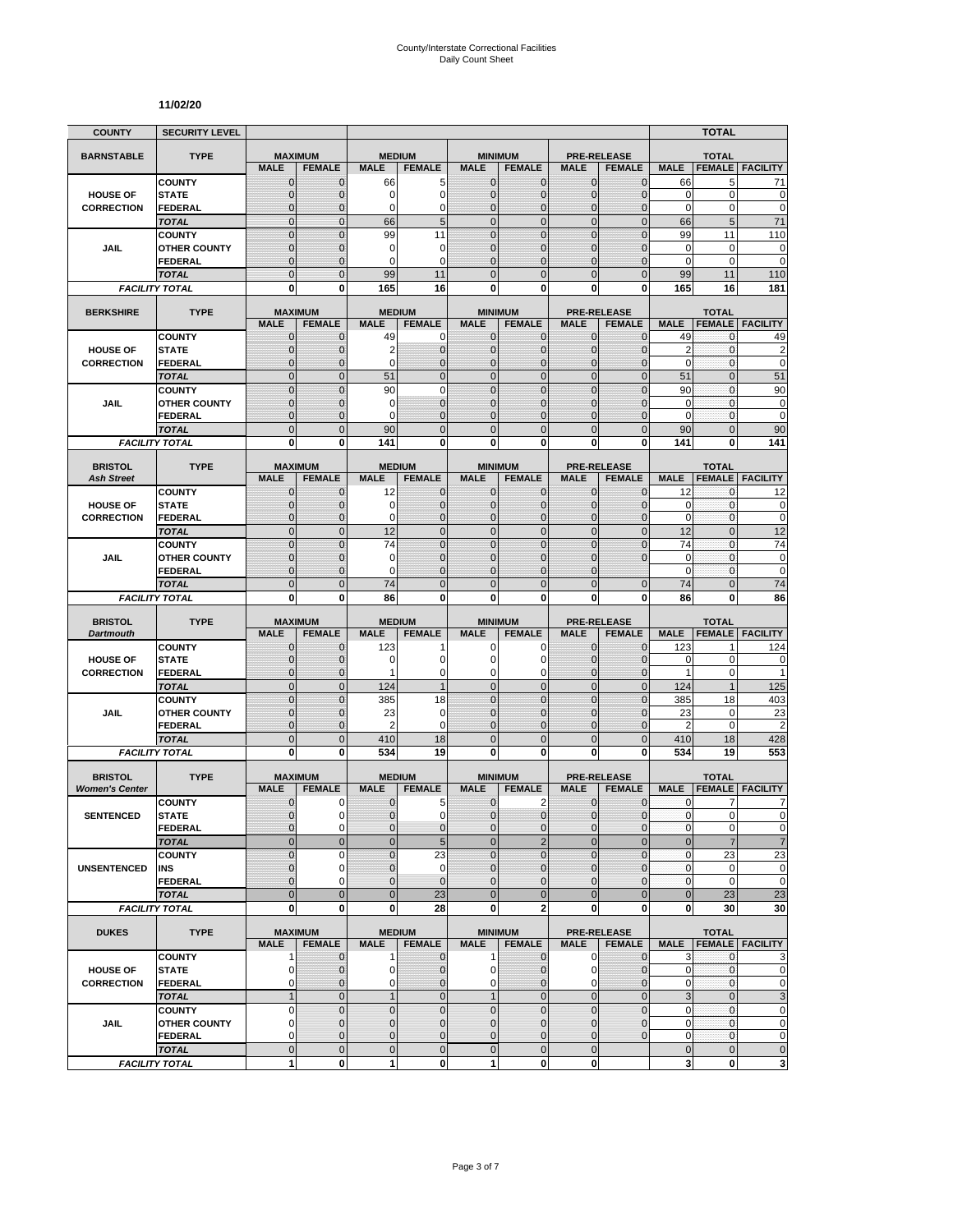# County/Interstate Correctional Facilities Daily Count Sheet

| <b>ESSEX</b>          | <b>TYPE</b>                           |                            | <b>MAXIMUM</b>                | <b>MEDIUM</b>                    |                               | <b>MINIMUM</b>                |                              |                               | <b>PRE-RELEASE</b>            |                               | <b>TOTAL</b>                 |                        |
|-----------------------|---------------------------------------|----------------------------|-------------------------------|----------------------------------|-------------------------------|-------------------------------|------------------------------|-------------------------------|-------------------------------|-------------------------------|------------------------------|------------------------|
| <b>Middleton</b>      |                                       | <b>MALE</b>                | <b>FEMALE</b>                 | <b>MALE</b>                      | <b>FEMALE</b>                 | <b>MALE</b>                   | <b>FEMALE</b>                | <b>MALE</b>                   | <b>FEMALE</b>                 | <b>MALE</b>                   |                              | <b>FEMALE FACILITY</b> |
|                       | <b>COUNTY</b>                         | 0                          | $\mathbf 0$                   | 195                              | 0                             | $\mathbf{0}$                  | $\mathbf{0}$                 | $\mathbf{0}$                  | $\Omega$                      | 195                           | 0                            | 195                    |
| <b>HOUSE OF</b>       | <b>STATE</b>                          | 0                          | $\mathbf 0$                   | $\Omega$                         | 0                             | $\mathbf 0$                   | $\mathbf{0}$                 | $\mathbf{0}$                  | $\Omega$                      | $\Omega$                      | $\mathbf{0}$                 | 0                      |
| <b>CORRECTION</b>     | <b>FEDERAL</b>                        | $\Omega$<br>$\mathbf 0$    | $\mathbf 0$<br>$\overline{0}$ | $\Omega$<br>195                  | $\overline{0}$<br>$\mathbf 0$ | $\mathbf{0}$<br>$\mathbf{0}$  | $\mathbf{0}$<br>$\mathbf{0}$ | $\mathbf{0}$<br>$\mathbf 0$   | $\Omega$<br>$\overline{0}$    | $\Omega$<br>195               | $\mathbf{0}$<br>$\mathbf{0}$ | $\mathbf 0$<br>195     |
|                       | <b>TOTAL</b><br><b>COUNTY</b>         | $\mathbf 0$                | $\mathbf{0}$                  | 738                              | $\overline{1}$                | $\mathbf{0}$                  | $\mathbf 0$                  | $\mathbf{0}$                  | $\overline{0}$                | 738                           | $\mathbf{1}$                 | 739                    |
| JAIL                  | <b>OTHER COUNTY</b>                   | $\mathbf{0}$               | $\mathbf 0$                   | 0                                | 0                             | $\mathbf{0}$                  | $\Omega$                     | $\mathbf{0}$                  | ſ                             | $\Omega$                      | $\Omega$                     | 0                      |
|                       | <b>FEDERAL</b>                        | $\mathbf{0}$               |                               | $\Omega$                         | 0                             | $\mathbf 0$                   | $\mathbf 0$                  | $\mathbf{0}$                  | $\mathbf 0$                   | $\mathbf 0$                   | 0                            | $\mathbf 0$            |
|                       | <b>TOTAL</b>                          | $\Omega$                   | $\overline{0}$                | 738                              | $\overline{1}$                | $\mathbf{0}$                  | $\Omega$                     | $\overline{0}$                | $\Omega$                      | 738                           |                              | 739                    |
|                       | <b>FACILITY TOTAL</b>                 | 0                          | 0                             | 933                              | 1                             | $\bf{0}$                      | 0                            | 0                             | 0                             | 933                           |                              | 934                    |
| <b>ESSEX</b>          | <b>TYPE</b>                           |                            | <b>MAXIMUM</b>                |                                  | <b>MEDIUM</b>                 |                               | <b>MINIMUM</b>               |                               | <b>PRE-RELEASE</b>            |                               | <b>TOTAL</b>                 |                        |
| W.I.T.                |                                       | <b>MALE</b>                | <b>FEMALE</b>                 | <b>MALE</b>                      | <b>FEMALE</b>                 | <b>MALE</b>                   | <b>FEMALE</b>                | <b>MALE</b>                   | <b>FEMALE</b>                 | <b>MALE</b>                   | <b>FEMALE</b>                | <b>FACILITY</b>        |
|                       | <b>COUNTY</b>                         | $\mathbf{0}$               | 0                             | $\mathbf 0$                      | $\mathbf{0}$                  | $\mathbf{0}$                  | $\mathbf{0}$                 | 0                             | 16                            | 0                             | 16                           | 16                     |
| <b>SENTENCED</b>      | <b>STATE</b>                          | 0                          | $\overline{0}$                | $\mathbf{0}$                     | 0                             | $\mathbf{0}$                  | $\mathbf{0}$                 | $\overline{0}$                | 0                             | $\mathbf{0}$                  | $\mathbf 0$                  | $\mathbf 0$            |
|                       | <b>FEDERAL</b>                        | $\overline{0}$             | $\mathbf 0$                   | $\Omega$                         | 0                             | $\mathbf{0}$                  | $\Omega$                     | 0                             | $\Omega$                      | $\mathbf{0}$                  | $\Omega$                     | $\mathbf 0$            |
|                       | <b>TOTAL</b>                          | $\overline{0}$             | $\overline{0}$                | $\mathbf{0}$                     | $\overline{0}$                | $\mathbf{0}$                  | $\overline{0}$               | $\mathbf 0$                   | 16                            | $\mathbf{0}$                  | 16                           | 16                     |
|                       | <b>FACILITY TOTAL</b>                 | $\mathbf{0}$               | 0                             | $\bf{0}$                         | O                             | $\bf{0}$                      | 0                            | 0                             | 16                            | $\bf{0}$                      | 16                           | 16                     |
| <b>ESSEX</b>          | <b>TYPE</b>                           |                            | <b>MAXIMUM</b>                |                                  | <b>MEDIUM</b>                 |                               | <b>MINIMUM</b>               |                               | <b>PRE-RELEASE</b>            |                               | <b>TOTAL</b>                 |                        |
| LCAC                  |                                       | <b>MALE</b>                | <b>FEMALE</b>                 | <b>MALE</b>                      | <b>FEMALE</b>                 | <b>MALE</b>                   | <b>FEMALE</b>                | <b>MALE</b>                   | <b>FEMALE</b>                 | <b>MALE</b>                   | <b>FEMALE</b>                | <b>FACILITY</b>        |
|                       | <b>COUNTY</b>                         | 0                          | $\mathbf 0$                   | $\mathbf{0}$                     | 0                             | $\mathbf 0$                   | $\mathbf{0}$                 | 81                            | $\Omega$                      | 81                            | $\mathbf 0$                  | 81                     |
| <b>HOUSE OF</b>       | <b>STATE</b>                          | $\Omega$                   | $\mathbf 0$                   | $\Omega$                         | 0                             | $\Omega$                      | $\Omega$                     | 1                             | $\Omega$                      | 1                             | $\Omega$                     |                        |
| <b>CORRECTION</b>     | <b>FEDERAL</b>                        | 0                          | $\overline{0}$                | $\mathbf{0}$                     | 0                             | $\mathbf 0$                   | $\overline{0}$               | $\mathbf 0$                   | $\mathcal{C}$                 | $\mathbf 0$                   | $\mathbf{0}$                 | $\mathbf 0$            |
|                       | <b>TOTAL</b>                          | $\overline{0}$             | $\overline{0}$                | $\overline{0}$                   | $\overline{0}$                | $\mathbf 0$                   | $\Omega$                     | 82                            | $\overline{0}$                | 82                            | $\Omega$                     | 82                     |
|                       | <b>FACILITY TOTAL</b>                 | 0                          | 0                             | 0                                | 0                             | $\bf{0}$                      | 0                            | 82                            | 0                             | 82                            | 0                            | 82                     |
| <b>FRANKLIN</b>       | <b>TYPE</b>                           |                            | <b>MAXIMUM</b>                |                                  | <b>MEDIUM</b>                 |                               | <b>MINIMUM</b>               |                               | <b>PRE-RELEASE</b>            |                               | <b>TOTAL</b>                 |                        |
|                       |                                       | <b>MALE</b>                | <b>FEMALE</b>                 | <b>MALE</b>                      | <b>FEMALE</b>                 | <b>MALE</b>                   | <b>FEMALE</b>                | <b>MALE</b>                   | <b>FEMALE</b>                 | <b>MALE</b>                   | <b>FEMALE</b>                | <b>FACILITY</b>        |
|                       | <b>COUNTY</b>                         | 0                          | 0                             | 41                               | 2                             | $\mathbf{0}$                  | 0                            | 0                             | $\Omega$                      | 41                            | $\overline{2}$               | 43                     |
| <b>HOUSE OF</b>       | <b>OTHER - VT</b>                     | 0                          | $\overline{0}$                | 0                                | $\mathbf 0$                   | $\overline{0}$                | $\Omega$                     | $\mathbf 0$                   | $\sqrt{ }$                    | $\mathbf 0$                   | $\mathbf 0$                  | 0                      |
| <b>CORRECTION</b>     | <b>STATE</b>                          | 0                          | $\mathbf 0$                   | 4                                | 0                             | $\overline{2}$                |                              | 2                             |                               | 8                             | $\overline{2}$               | 10                     |
|                       | <b>FEDERAL</b>                        | $\mathbf{0}$               | $\overline{0}$                | $\Omega$                         | 0                             | $\mathbf{0}$                  | $\mathbf{0}$                 | $\mathbf 0$                   | $\overline{0}$                | $\mathbf 0$                   | $\mathbf 0$                  | $\mathbf 0$            |
|                       | <b>TOTAL</b>                          | $\mathbf 0$                | $\mathbf{0}$                  | 45                               | $\overline{2}$                | $\overline{2}$                | $\mathbf{1}$                 | $\overline{2}$                | 1                             | 49                            | $\overline{4}$               | 53                     |
|                       | <b>COUNTY</b>                         | $\mathbf 0$<br>$\mathbf 0$ | $\mathbf 0$<br>$\mathbf 0$    | 59                               | 9<br>0                        | $\mathbf 0$<br>$\Omega$       | $\mathbf 0$<br>$\Omega$      | $\mathbf{0}$<br>$\mathbf 0$   | $\overline{0}$<br>$\sqrt{ }$  | 59<br>23                      | 9<br>$\Omega$                | 68<br>$\overline{23}$  |
| <b>JAIL</b>           | <b>OTHER COUNTY</b><br><b>FEDERAL</b> | $\overline{0}$             | $\overline{0}$                | 23<br>3                          | 0                             | $\mathbf{0}$                  | $\mathbf 0$                  | $\mathbf{0}$                  | $\mathbf 0$                   | 3                             | $\mathbf 0$                  | 3                      |
|                       | <b>TOTAL</b>                          | $\mathbf 0$                | $\mathbf 0$                   | 85                               | 9                             | $\mathbf 0$                   | $\overline{0}$               | $\mathbf{0}$                  | $\overline{0}$                | 85                            | 9                            | 94                     |
|                       | <b>FACILITY TOTAL</b>                 | 0                          | 0                             | 130                              | 11                            | $\overline{2}$                | 1                            | $\overline{2}$                |                               | 134                           | 13                           | 147                    |
|                       |                                       |                            |                               |                                  |                               |                               |                              |                               |                               |                               |                              |                        |
| <b>HAMPDEN</b>        | <b>TYPE</b>                           |                            | <b>MAXIMUM</b>                | <b>MEDIUM</b>                    |                               | <b>MINIMUM</b>                |                              |                               | <b>PRE-RELEASE</b>            |                               | <b>TOTAL</b>                 |                        |
| <b>HOC/JAIL</b>       |                                       | <b>MALE</b>                | <b>FEMALE</b>                 | <b>MALE</b>                      | <b>FEMALE</b>                 | <b>MALE</b>                   | <b>FEMALE</b>                | <b>MALE</b>                   | <b>FEMALE</b>                 | <b>MALE</b>                   | <b>FEMALE</b>                | <b>FACILITY</b>        |
| <b>HOUSE OF</b>       | <b>COUNTY</b><br><b>STATE</b>         | $\mathbf{0}$<br>$\Omega$   | 0<br>$\overline{0}$           | 101<br>21                        | 0<br>0                        | 28<br>15                      | $\mathbf 0$<br>$\Omega$      | 0<br>1                        | $\Omega$<br>$\Omega$          | 129<br>37                     | $\mathbf 0$<br>$\mathbf{0}$  | 129<br>37              |
| <b>CORRECTION</b>     | <b>STATE - ELMO</b>                   |                            |                               |                                  |                               |                               |                              | 0                             | $\Omega$                      | 0                             | $\mathbf 0$                  | 0                      |
|                       | <b>FEDERAL</b>                        | $\mathbf{0}$               | $\mathbf 0$                   | 0                                | 0                             | 0                             | $\mathbf 0$                  | $\mathbf 0$                   | $\overline{0}$                | $\Omega$                      | $\mathbf{0}$                 | 0                      |
|                       | <b>TOTAL</b>                          | $\mathbf{0}$               | $\overline{0}$                | 122                              | $\overline{0}$                | 43                            | $\mathbf{0}$                 | $\mathbf{1}$                  | $\overline{0}$                | 166                           | $\mathbf{0}$                 | 166                    |
|                       | <b>COUNTY</b>                         | $\Omega$                   | $\overline{0}$                | 470                              | $\overline{0}$                | $\Omega$                      | $\Omega$                     | $\overline{0}$                | $\Omega$                      | 470                           | $\Omega$                     | 470                    |
| JAIL                  | <b>OTHER COUNTY</b>                   | 0                          | $\mathbf 0$                   | 0                                | 0                             | $\mathbf{0}$                  | $\Omega$                     | $\mathbf 0$                   | $\Omega$                      | $\mathbf 0$                   | $\mathbf{0}$                 | $\mathbf 0$            |
|                       | <b>FEDERAL</b>                        | $\Omega$<br>$\overline{0}$ | $\Omega$<br>$\mathcal{C}$     | 13                               | $\Omega$<br>$\overline{0}$    |                               | $\Omega$<br>$\Omega$         | $\mathbf 0$<br>$\overline{0}$ | $\Omega$                      | 14                            | $\Omega$                     | 14<br>484              |
|                       | <b>TOTAL</b><br><b>FACILITY TOTAL</b> | $\mathbf{0}$               | 0                             | 483<br>605                       | 0                             | 44                            | 0                            | 1                             | 0                             | 484<br>650                    | 0                            | 650                    |
|                       |                                       |                            |                               |                                  |                               |                               |                              |                               |                               |                               |                              |                        |
| <b>HAMPDEN</b>        | <b>TYPE</b>                           |                            | <b>MAXIMUM</b>                |                                  | <b>MEDIUM</b>                 |                               | <b>MINIMUM</b>               |                               | PRE-RELEASE                   |                               | <b>TOTAL</b>                 |                        |
| <b>WMCAC</b>          |                                       | <b>MALE</b>                | <b>FEMALE</b>                 | <b>MALE</b>                      | <b>FEMALE</b>                 | <b>MALE</b>                   | <b>FEMALE</b>                | <b>MALE</b>                   | <b>FEMALE</b>                 | <b>MALE</b>                   |                              | <b>FEMALE FACILITY</b> |
|                       | <b>COUNTY</b>                         | 0                          | $\mathbf 0$                   | $\mathbf{0}$                     | 0                             | 42                            | 0                            | $\mathbf 0$                   | $\mathbf 0$                   | 42                            | 0                            | 42                     |
| <b>HOUSE OF</b>       | <b>STATE</b>                          | 0                          | $\mathbf{0}$                  | $\mathbf{0}$                     | 0                             | $\mathbf 0$                   | 0                            | $\mathbf{0}$                  | $\mathbf{0}$                  | $\mathbf 0$                   | $\mathbf 0$                  | $\pmb{0}$              |
| <b>CORRECTION</b>     | <b>FEDERAL</b><br><b>TOTAL</b>        | 0<br>$\mathbf 0$           | $\overline{0}$<br>$\mathbf 0$ | $\overline{0}$<br>$\overline{0}$ | 0<br>$\mathbf 0$              | $\mathbf 0$<br>42             | 0<br>$\mathbf 0$             | 0<br>$\mathbf 0$              | $\overline{0}$<br>$\mathbf 0$ | $\mathbf 0$<br>42             | $\mathbf 0$<br>$\mathbf 0$   | $\pmb{0}$<br>42        |
|                       | <b>FACILITY TOTAL</b>                 | 0                          | 0                             | $\mathbf{0}$                     | 0                             | 42                            | 0                            | 0                             | $\mathbf 0$                   | 42                            | 0                            | 42                     |
|                       |                                       |                            |                               |                                  |                               |                               |                              |                               |                               |                               |                              |                        |
| <b>HAMPDEN</b>        | <b>TYPE</b>                           |                            | <b>MAXIMUM</b>                |                                  | <b>MEDIUM</b>                 |                               | <b>MINIMUM</b>               |                               | <b>PRE-RELEASE</b>            |                               | <b>TOTAL</b>                 |                        |
| <b>Women's Center</b> |                                       | <b>MALE</b>                | <b>FEMALE</b>                 | <b>MALE</b>                      | <b>FEMALE</b>                 | <b>MALE</b>                   | <b>FEMALE</b>                | <b>MALE</b>                   | <b>FEMALE</b>                 | <b>MALE</b>                   |                              | <b>FEMALE FACILITY</b> |
|                       | <b>COUNTY</b>                         | 0                          | 0                             | 0                                | 20                            | $\bf{0}$                      | 8                            | 0                             | 0                             | 0                             | 28                           | 28                     |
| <b>HOUSE OF</b>       | <b>STATE</b>                          | $\mathbf{0}$               | $\mathbf 0$                   | $\mathbf 0$                      | 3                             | $\mathbf{0}$                  |                              | $\mathbf 0$                   | 0                             | $\mathbf{0}$                  | $\overline{4}$               | 4                      |
| <b>CORRECTION</b>     | <b>FEDERAL</b><br><b>TOTAL</b>        | 0<br>$\mathbf{0}$          | 0<br>$\mathbf{0}$             | 0<br>$\overline{0}$              | 0<br>23                       | $\mathbf 0$<br>$\overline{0}$ | 0<br>9                       | $\mathbf{0}$<br>$\mathbf{0}$  | 0<br>$\mathbf{0}$             | $\mathbf 0$<br>$\overline{0}$ | $\mathbf 0$<br>32            | $\mathbf 0$<br>32      |
|                       | <b>COUNTY</b>                         | $\mathbf 0$                | $\mathbf 0$                   | $\mathbf{0}$                     | 51                            | $\mathbf{0}$                  | $\Omega$                     | $\overline{0}$                | $\overline{0}$                | $\mathbf 0$                   | 51                           | 51                     |
| JAIL                  | <b>OTHER COUNTY</b>                   | $\overline{0}$             | 0                             | $\mathbf{0}$                     | 0                             | $\mathbf{0}$                  | $\mathbf{0}$                 | $\mathbf{0}$                  | $\Omega$                      | $\mathbf 0$                   | $\mathbf 0$                  | 0                      |
|                       | <b>FEDERAL</b>                        | 0                          | 0                             | $\mathbf{0}$                     | 0                             | $\mathbf 0$                   | $\mathbf{0}$                 | 0                             | $\overline{0}$                | $\mathbf 0$                   | $\mathbf 0$                  | $\mathbf 0$            |
|                       | <b>TOTAL</b>                          | $\mathbf{0}$               | $\mathbf 0$                   | $\overline{0}$                   | 51                            | $\bf{0}$                      | $\mathbf 0$                  | $\bf{0}$                      | $\pmb{0}$                     | $\mathbf{0}$                  | 51                           | 51                     |
|                       | <b>FACILITY TOTAL</b>                 | 0                          | $\pmb{0}$                     | $\pmb{0}$                        | 74                            | $\mathbf 0$                   | 9                            | $\mathbf{0}$                  | $\mathbf 0$                   | $\pmb{0}$                     | 83                           | 83                     |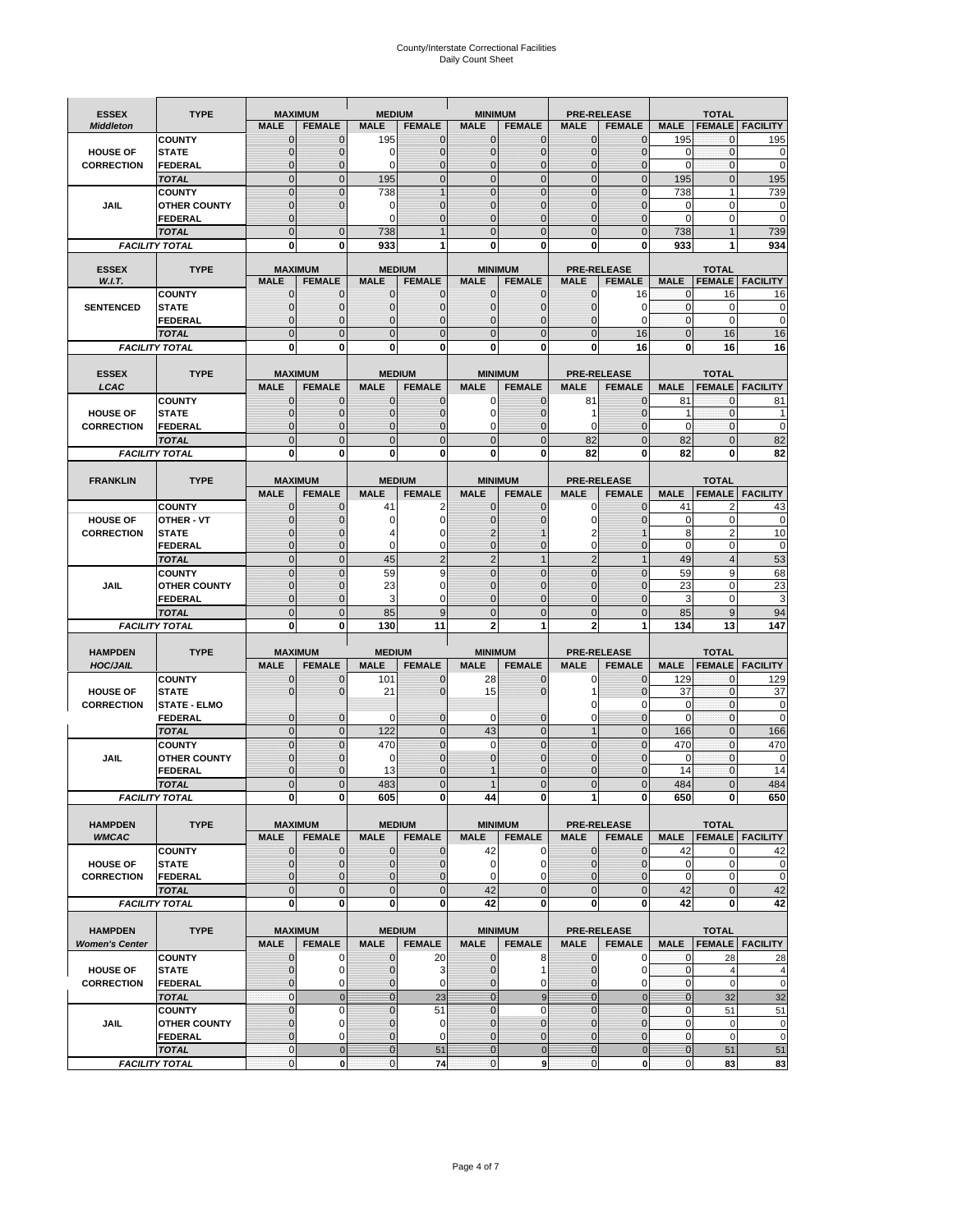| <b>HAMPSHIRE</b>  | <b>TYPE</b>                           | <b>MAXIMUM</b>        |                               | <b>MEDIUM</b>  |                                | <b>MINIMUM</b>                   |                                | <b>PRE-RELEASE</b>  |                               | <b>TOTAL</b>   |                         |                                                                                                                                                     |
|-------------------|---------------------------------------|-----------------------|-------------------------------|----------------|--------------------------------|----------------------------------|--------------------------------|---------------------|-------------------------------|----------------|-------------------------|-----------------------------------------------------------------------------------------------------------------------------------------------------|
|                   |                                       | <b>MALE</b>           | <b>FEMALE</b>                 | <b>MALE</b>    | <b>FEMALE</b>                  | <b>MALE</b>                      | <b>FEMALE</b>                  | <b>MALE</b>         | <b>FEMALE</b>                 | <b>MALE</b>    | <b>FEMALE</b>           | <b>FACILITY</b>                                                                                                                                     |
|                   | <b>COUNTY</b>                         | $\mathbf 0$           | $\mathbf 0$                   | 24             | $\mathbf 0$                    | 4                                | $\mathbf 0$                    | 2                   | $\mathbf 0$                   | 30             | $\mathbf{0}$            | 30                                                                                                                                                  |
| <b>HOUSE OF</b>   | <b>STATE</b>                          | $\mathbf{0}$          | $\overline{0}$                |                | $\mathbf 0$                    | $\mathbf 0$                      | $\mathbf 0$                    | 5                   | $\overline{0}$                | 6              | $\mathbf 0$             | 6                                                                                                                                                   |
| <b>CORRECTION</b> | <b>FEDERAL</b>                        | $\mathbf{0}$          | 0                             | 0              | $\overline{0}$                 | 0                                | $\overline{0}$                 | 0                   | $\mathbf 0$                   | 0              | $\bf{0}$                | $\mathbf 0$                                                                                                                                         |
|                   | <b>TOTAL</b>                          | $\mathbf{0}$          | $\overline{0}$                | 25             | $\mathbf 0$                    | $\overline{4}$                   | $\mathbf{0}$                   | $\overline{7}$      |                               | 36             | $\mathbf{0}$            | 36                                                                                                                                                  |
|                   | <b>COUNTY</b>                         | $\mathbf 0$           | $\mathbf 0$                   | 74             | $\overline{0}$                 | $\overline{0}$                   | $\overline{0}$                 | $\mathbf 0$         | $\overline{0}$                | 74             | $\mathbf{0}$            | 74                                                                                                                                                  |
| JAIL              | <b>OTHER COUNTY</b>                   | $\Omega$              | $\mathbf{0}$                  | $\mathbf 0$    | $\mathbf 0$                    | $\mathbf{0}$                     | $\overline{0}$                 | 0                   | $\mathbf 0$                   | 0              | $\mathbf 0$             | 0                                                                                                                                                   |
|                   | FEDERAL                               | $\mathbf{0}$          | $\overline{0}$                | 4              | 0                              | $\overline{0}$                   | $\mathbf{0}$                   | $\overline{0}$      | $\mathbf 0$                   | $\overline{4}$ | $\mathbf{0}$            | $\overline{4}$                                                                                                                                      |
|                   | <b>TOTAL</b>                          | $\mathbf{0}$          | $\mathbf 0$                   | 78             | $\mathbf 0$                    | $\mathbf 0$                      | $\mathbf 0$                    | $\mathbf{0}$        |                               | 78             | $\mathbf 0$             | 78                                                                                                                                                  |
|                   | <b>FACILITY TOTAL</b>                 | 0                     | 0                             | 103            | 0                              | 4                                | 0                              | 7                   |                               | 114            | 0                       | 114                                                                                                                                                 |
|                   |                                       |                       |                               |                |                                |                                  |                                |                     |                               |                |                         |                                                                                                                                                     |
| <b>MIDDLESEX</b>  | <b>TYPE</b>                           |                       | <b>MAXIMUM</b>                |                | <b>MEDIUM</b>                  | <b>MINIMUM</b>                   |                                |                     | <b>PRE-RELEASE</b>            |                | <b>TOTAL</b>            |                                                                                                                                                     |
| E. Cambridge      |                                       | <b>MALE</b>           | <b>FEMALE</b>                 | <b>MALE</b>    | <b>FEMALE</b>                  | <b>MALE</b>                      | <b>FEMALE</b>                  | <b>MALE</b>         | <b>FEMALE</b>                 | <b>MALE</b>    | <b>FEMALE</b>           | <b>FACILITY</b>                                                                                                                                     |
|                   | <b>COUNTY</b>                         | 0                     | 0                             | $\mathbf 0$    | 0                              | 0                                | $\mathbf{0}$                   | 0                   | 0                             | 0              | 0                       | 0                                                                                                                                                   |
| <b>HOUSE OF</b>   | <b>STATE</b>                          | $\pmb{0}$             | 0                             | $\mathbf{0}$   | $\mathbf 0$                    | $\mathbf 0$                      | $\mathbf 0$                    | $\mathbf 0$         | $\mathbf 0$                   | $\pmb{0}$      | $\mathbf 0$             | 0                                                                                                                                                   |
| <b>CORRECTION</b> | <b>FEDERAL</b>                        | $\mathbf{0}$          | $\mathbf 0$                   | $\mathbf 0$    | $\mathbf 0$                    | $\mathbf 0$                      | $\mathbf{0}$                   | $\mathbf 0$         | $\mathbf 0$                   | $\mathbf{0}$   | $\mathbf 0$             | $\mathbf 0$                                                                                                                                         |
|                   | <b>TOTAL</b>                          | $\Omega$              | $\mathbf 0$                   | $\mathbf{0}$   | $\mathbf 0$                    | $\mathbf 0$                      | $\mathbf 0$                    | $\mathbf{0}$        | $\overline{0}$                | $\pmb{0}$      | $\mathbf{0}$            | $\mathbf 0$                                                                                                                                         |
|                   | <b>COUNTY</b>                         | $\mathbf{0}$          | $\mathbf{0}$                  | $\mathbf{0}$   | $\mathbf{0}$                   | $\mathbf{0}$                     | $\mathbf{0}$                   | $\mathbf{0}$        | $\mathbf 0$                   | $\mathbf{0}$   | $\mathbf{0}$            | 0                                                                                                                                                   |
| JAIL              | <b>OTHER COUNTY</b>                   | 0                     | $\mathbf 0$                   | $\mathbf 0$    | 0                              | $\mathbf{0}$                     | $\overline{0}$                 | $\mathbf{0}$        | 0                             | $\pmb{0}$      | 0                       | 0                                                                                                                                                   |
|                   | <b>FEDERAL</b>                        | $\mathbf{0}$          | $\mathbf{0}$                  | $\mathbf 0$    | $\mathbf 0$                    | $\mathbf{0}$                     | $\overline{0}$                 | $\mathbf{0}$        | $\mathbf 0$                   | $\mathbf{0}$   | $\mathbf{0}$            | 0                                                                                                                                                   |
|                   | <b>TOTAL</b>                          | $\mathbf 0$           | $\overline{0}$                | $\overline{0}$ | $\overline{0}$                 | $\overline{0}$                   | $\overline{0}$                 | $\overline{0}$      | $\overline{0}$                | $\mathbf{0}$   | $\overline{0}$          | $\overline{0}$                                                                                                                                      |
|                   | <b>FACILITY TOTAL</b>                 | 0                     | 0                             | 0              | 0                              | 0                                | 0                              | 0                   | 0                             | 0              | 0                       | 0                                                                                                                                                   |
|                   |                                       |                       |                               |                |                                |                                  |                                |                     |                               |                |                         |                                                                                                                                                     |
| <b>MIDDLESEX</b>  | <b>TYPE</b>                           |                       | <b>MAXIMUM</b>                |                | <b>MEDIUM</b>                  | <b>MINIMUM</b>                   |                                |                     | <b>PRE-RELEASE</b>            | <b>MALE</b>    | <b>TOTAL</b>            |                                                                                                                                                     |
| <b>Billerica</b>  |                                       | <b>MALE</b>           | <b>FEMALE</b>                 | <b>MALE</b>    | <b>FEMALE</b>                  | <b>MALE</b>                      | <b>FEMALE</b>                  | <b>MALE</b>         | <b>FEMALE</b>                 |                | <b>FEMALE</b>           | <b>FACILITY</b>                                                                                                                                     |
|                   | <b>COUNTY</b>                         | 0                     | $\mathbf 0$                   | 145            | 0                              | 10                               | $\mathbf{0}$                   | 20                  | 0                             | 175            | 0                       | 175                                                                                                                                                 |
| <b>HOUSE OF</b>   | <b>STATE</b>                          | 0                     | $\mathbf 0$                   | 0              | $\mathbf 0$                    | 0                                | 0                              | 0                   | $\mathbf 0$                   | 0              | $\mathbf 0$             | 0                                                                                                                                                   |
| <b>CORRECTION</b> | <b>FEDERAL</b>                        | 0<br>$\mathbf{0}$     | $\mathbf{0}$                  | 0              | 0                              | 0                                | $\mathbf{0}$<br>$\overline{0}$ | 0                   | $\mathbf 0$                   | 0              | 0                       | 0                                                                                                                                                   |
|                   | <b>TOTAL</b>                          |                       | $\mathbf 0$                   | 145            | $\mathbf 0$                    | 10                               |                                | 20                  | $\overline{0}$                | 175            | $\mathbf{0}$            | 175                                                                                                                                                 |
|                   | <b>COUNTY</b>                         | $\Omega$              | $\overline{0}$                | 373            | $\Omega$                       | $\overline{0}$                   | $\Omega$                       | $\overline{0}$      | $\Omega$                      | 373            | $\mathbf 0$             | 373                                                                                                                                                 |
| JAIL              | <b>OTHER COUNTY</b>                   | 0                     | 0                             | 0              | $\mathbf{0}$                   | $\mathbf 0$                      | $\mathbf{0}$                   | $\mathbf{0}$        | $\overline{0}$                | 0<br>$\Omega$  | 0                       | 0<br>$\mathbf 0$                                                                                                                                    |
|                   | <b>FEDERAL</b>                        | $\Omega$              | $\mathbf 0$<br>$\overline{0}$ | $\Omega$       | $\mathbf 0$                    | $\overline{0}$<br>$\overline{0}$ | $\mathbf 0$<br>$\overline{0}$  | 0<br>$\overline{0}$ | $\mathbf 0$                   |                | $\mathbf 0$             |                                                                                                                                                     |
|                   | <b>TOTAL</b>                          | $\mathbf{0}$          |                               | 373            | $\overline{0}$                 |                                  |                                |                     | $\overline{0}$                | 373            | $\overline{0}$          | 373                                                                                                                                                 |
|                   | <b>FACILITY TOTAL</b>                 |                       | 0                             | 518            | 0                              | 10                               | $\mathbf 0$                    | 20                  | 0                             | 548            | 0                       | 548                                                                                                                                                 |
|                   |                                       |                       |                               |                |                                |                                  |                                |                     |                               |                |                         |                                                                                                                                                     |
|                   |                                       |                       |                               |                |                                |                                  |                                |                     |                               |                |                         |                                                                                                                                                     |
| <b>NORFOLK</b>    | <b>TYPE</b>                           |                       | <b>MAXIMUM</b>                |                | <b>MEDIUM</b>                  | <b>MINIMUM</b>                   |                                |                     | <b>PRE-RELEASE</b>            |                | <b>TOTAL</b>            |                                                                                                                                                     |
| Dedham / RT 128   |                                       | <b>MALE</b>           | <b>FEMALE</b>                 | <b>MALE</b>    | <b>FEMALE</b>                  | <b>MALE</b>                      | <b>FEMALE</b>                  | <b>MALE</b>         | <b>FEMALE</b>                 | <b>MALE</b>    | <b>FEMALE</b>           | <b>FACILITY</b>                                                                                                                                     |
|                   | <b>COUNTY</b>                         | 0                     | $\mathbf 0$                   | 76             | 0                              | 0                                | $\mathbf{0}$                   | 16                  | 0                             | 92             | 0                       | 92                                                                                                                                                  |
| <b>HOUSE OF</b>   | <b>STATE</b>                          | $\mathbf{0}$          | $\mathbf 0$                   | 0              | $\mathbf{0}$                   | 0                                | $\mathbf{0}$                   | 0                   | $\mathbf 0$                   | 0              | $\mathbf{0}$            | 0                                                                                                                                                   |
| <b>CORRECTION</b> | FEDERAL                               | $\mathbf{0}$          | 0                             | 0              | 0                              | 0                                | $\overline{0}$                 | 0                   | 0                             | $\mathbf 0$    | $\mathbf{0}$            | $\mathbf 0$                                                                                                                                         |
|                   | <b>TOTAL</b>                          | $\pmb{0}$<br>$\Omega$ | $\mathbf 0$                   | 76             | $\mathbf 0$                    | $\mathbf 0$                      | $\overline{0}$<br>$\Omega$     | 16                  | $\mathbf 0$                   | 92             | $\mathbf 0$             | 92                                                                                                                                                  |
|                   | <b>COUNTY</b>                         | $\mathbf{0}$          | $\overline{0}$                | 251<br>0       | $\overline{0}$<br>$\mathbf{0}$ | $\overline{0}$                   | $\mathbf{0}$                   | $\mathbf 0$<br>0    | $\overline{0}$<br>$\mathbf 0$ | 251<br>0       | $\mathbf 0$             | 251                                                                                                                                                 |
| JAIL              | INS                                   | $\mathbf{0}$          | 0<br>$\mathbf 0$              | 65             | $\mathbf 0$                    | $\mathbf 0$<br>$\overline{0}$    | $\Omega$                       | $\mathbf 0$         | $\mathbf 0$                   | 65             | 0<br>$\mathbf 0$        |                                                                                                                                                     |
|                   | <b>FEDERAL</b>                        |                       |                               |                |                                |                                  |                                |                     |                               |                |                         | 65                                                                                                                                                  |
|                   | <b>TOTAL</b>                          | $\mathbf 0$<br>0      | $\mathbf 0$<br>0              | 316<br>392     | $\overline{0}$<br>0            | $\overline{0}$<br>0              | $\overline{0}$<br>0            | $\overline{0}$      | $\overline{0}$<br>0           | 316<br>408     | $\mathbf{0}$<br>0       | 316<br>408                                                                                                                                          |
|                   | <b>FACILITY TOTAL</b>                 |                       |                               |                |                                |                                  |                                | 16                  |                               |                |                         |                                                                                                                                                     |
| <b>NORFOLK</b>    | <b>TYPE</b>                           |                       | <b>MAXIMUM</b>                |                | <b>MEDIUM</b>                  | <b>MINIMUM</b>                   |                                |                     | <b>PRE-RELEASE</b>            |                | <b>TOTAL</b>            |                                                                                                                                                     |
| <b>Braintree</b>  |                                       | <b>MALE</b>           | <b>FEMALE</b>                 | <b>MALE</b>    | <b>FEMALE</b>                  | <b>MALE</b>                      | <b>FEMALE</b>                  | <b>MALE</b>         | <b>FEMALE</b>                 | <b>MALE</b>    | <b>FEMALE</b>           | <b>FACILITY</b>                                                                                                                                     |
|                   | <b>COUNTY</b>                         | $\mathbf{0}$          | $\mathbf{0}$                  | $\mathbf 0$    | 0                              | 0                                | $\mathbf{0}$                   | 0                   | $\mathbf{0}$                  | $\mathbf 0$    | 0                       |                                                                                                                                                     |
| <b>HOUSE OF</b>   | <b>STATE</b>                          | $\Omega$              | $\Omega$                      | $\Omega$       | $\overline{0}$                 | $\Omega$                         | $\Omega$                       | $\mathbf{0}$        | $\Omega$                      | $\Omega$       | $\Omega$                | 0<br>0                                                                                                                                              |
| <b>CORRECTION</b> | FEDERAL                               | $\mathbf 0$           | 0                             | $\mathbf 0$    | $\mathbf 0$                    | $\mathbf 0$                      | $\overline{0}$                 | $\mathbf 0$         | $\mathbf 0$                   | $\overline{0}$ | $\mathbf 0$             |                                                                                                                                                     |
|                   | <b>TOTAL</b>                          | $\mathbf 0$           | $\overline{0}$                | $\mathbf{0}$   | $\mathbf 0$                    | $\mathbf 0$                      | $\mathbf 0$                    | $\mathbf 0$         | $\mathbf 0$                   | $\mathbf 0$    | $\pmb{0}$               |                                                                                                                                                     |
|                   | <b>FACILITY TOTAL</b>                 | $\mathbf 0$           | 0                             | 0              | 0                              | $\mathbf 0$                      | <sub>0</sub>                   | 0                   | 0                             | $\mathbf{0}$   | $\mathbf 0$             |                                                                                                                                                     |
|                   |                                       |                       |                               |                |                                |                                  |                                |                     |                               |                |                         |                                                                                                                                                     |
| <b>PLYMOUTH</b>   | <b>TYPE</b>                           |                       | <b>MAXIMUM</b>                |                | <b>MEDIUM</b>                  |                                  | <b>MINIMUM</b>                 |                     | <b>PRE-RELEASE</b>            |                | <b>TOTAL</b>            |                                                                                                                                                     |
|                   |                                       | <b>MALE</b>           | <b>FEMALE</b>                 | <b>MALE</b>    | <b>FEMALE</b>                  | <b>MALE</b>                      | <b>FEMALE</b>                  | <b>MALE</b>         | <b>FEMALE</b>                 | <b>MALE</b>    |                         | <b>FEMALE   FACILITY</b>                                                                                                                            |
|                   | <b>COUNTY</b>                         | $\mathbf{0}$          | 0                             | 66             | $\mathbf{0}$                   | 0                                | $\mathbf{O}$                   | $\mathbf 0$         | 0                             | 66             | $\mathbf 0$             |                                                                                                                                                     |
| <b>HOUSE OF</b>   | <b>STATE</b>                          | $\mathbf{0}$          | $\mathbf 0$                   | 20             | $\mathbf{0}$                   | $\mathbf 0$                      | $\mathbf{0}$                   | $\mathbf{0}$        | $\overline{0}$                | 20             | $\mathbf 0$             |                                                                                                                                                     |
| <b>CORRECTION</b> | <b>FEDERAL</b>                        | $\mathbf 0$           | $\mathbf 0$                   | 0              | $\pmb{0}$                      | $\mathbf 0$                      | $\mathbf{0}$                   | 0                   | $\mathbf 0$                   | $\mathbf 0$    | $\mathbf 0$             |                                                                                                                                                     |
|                   | <b>DYS</b>                            | $\mathbf{0}$          | $\mathbf{0}$                  | 0              | $\mathbf{0}$                   | $\mathbf 0$                      | $\mathbf{0}$                   | $\mathbf 0$         | $\overline{0}$                | $\mathbf 0$    | $\Omega$                |                                                                                                                                                     |
|                   | <b>TOTAL</b>                          | $\mathbf 0$           | $\mathbf 0$                   | 86             | $\mathbf 0$                    | $\mathbf 0$                      | $\mathbf 0$                    | $\mathbf 0$         | $\pmb{0}$                     | 86             | $\mathbf 0$             |                                                                                                                                                     |
|                   | <b>COUNTY</b>                         | $\mathbf 0$           | $\mathbf 0$                   | 197            | $\mathbf{0}$                   | $\mathbf 0$                      | $\overline{0}$                 | $\mathbf 0$         | $\mathbf 0$                   | 197            | $\mathbf{O}$            | 197                                                                                                                                                 |
| JAIL              | <b>OTHER COUNTY</b>                   | $\mathbf{0}$          | 0                             | 117            | $\mathbf 0$                    | $\mathbf 0$                      | $\mathbf{0}$                   | 0                   | $\mathbf{0}$                  | 117            | $\mathbf 0$             | 117                                                                                                                                                 |
|                   | <b>FEDERAL</b>                        | $\mathbf{0}$          | $\mathbf{0}$                  | 235            | 0                              | $\mathbf{0}$                     | $\overline{0}$                 | $\mathbf 0$         | $\overline{0}$                | 235            | $\mathbf 0$             |                                                                                                                                                     |
|                   | 52A's                                 | $\mathbf{0}$          | $\mathbf{0}$                  | 0              | $\mathbf{0}$                   | $\mathbf 0$                      | $\overline{0}$                 | 0                   | $\mathbf 0$                   | $\mathbf 0$    | $\mathbf{0}$            |                                                                                                                                                     |
|                   | Non 52A's                             | $\mathbf{0}$          | $\mathbf{0}$                  | $\mathbf{0}$   | $\mathbf{0}$                   | $\mathbf 0$                      | $\overline{0}$                 | $\mathbf 0$         | 0                             | $\mathbf 0$    | $\mathbf 0$             |                                                                                                                                                     |
|                   | <b>TOTAL</b><br><b>FACILITY TOTAL</b> | $\mathbf 0$<br>0      | $\mathbf 0$<br>0              | 549<br>635     | $\mathbf 0$<br>0               | $\mathbf 0$<br>$\mathbf 0$       | $\mathbf{0}$<br>$\mathbf{0}$   | $\mathbf 0$<br>0    | $\pmb{0}$<br>$\pmb{0}$        | 549<br>635     | $\mathbf 0$<br>$\bf{0}$ | $\Omega$<br>$\mathbf 0$<br>$\mathbf 0$<br>0<br>66<br>20<br>$\boldsymbol{0}$<br>$\mathbf 0$<br>86<br>235<br>$\mathbf 0$<br>$\mathbf 0$<br>549<br>635 |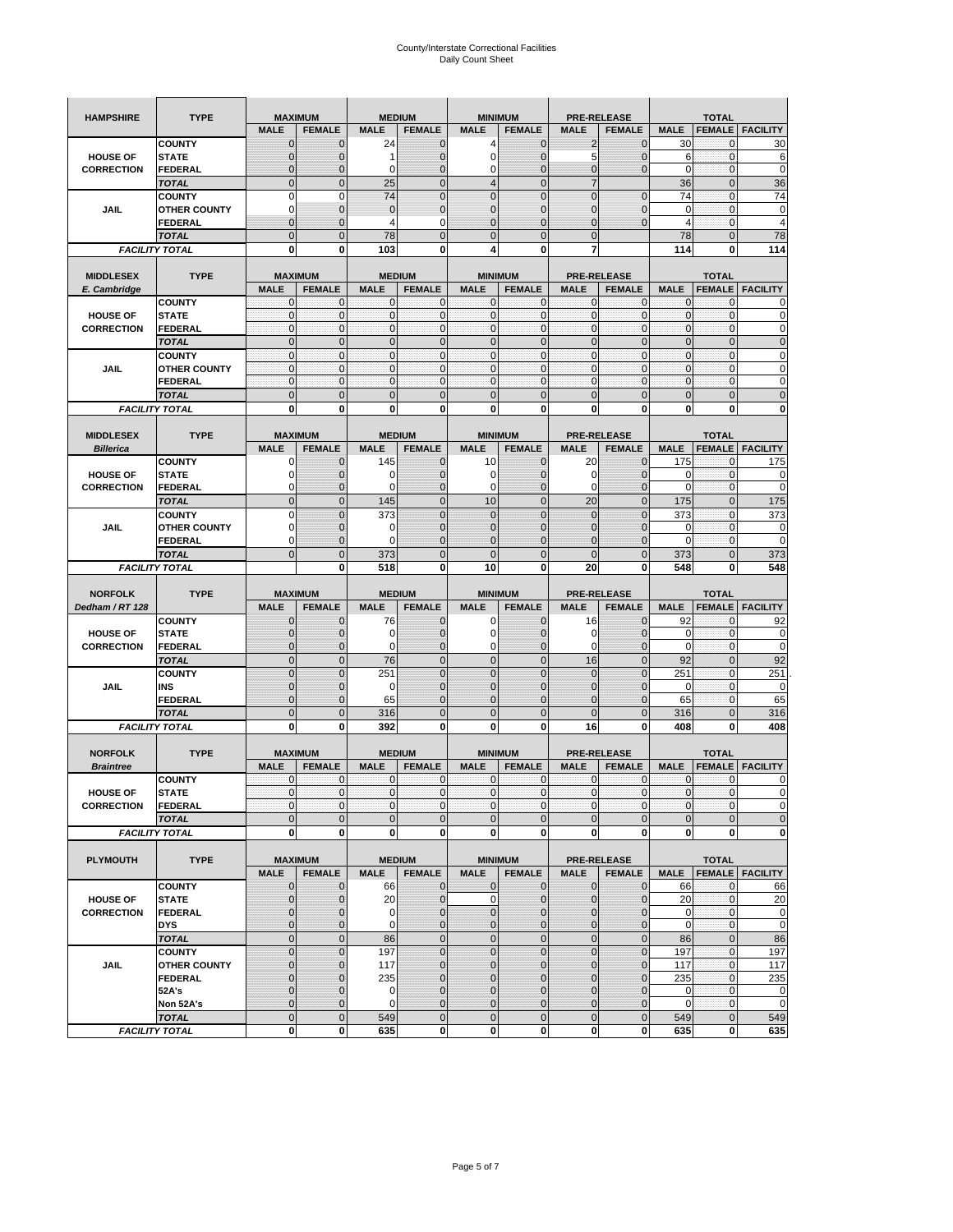# County/Interstate Correctional Facilities Daily Count Sheet

| <b>SUFFOLK</b><br><b>TYPE</b> |                       | <b>MAXIMUM</b>               |                | <b>MEDIUM</b> |               | <b>MINIMUM</b> |                | <b>PRE-RELEASE</b> |                    | <b>TOTAL</b> |               |                 |
|-------------------------------|-----------------------|------------------------------|----------------|---------------|---------------|----------------|----------------|--------------------|--------------------|--------------|---------------|-----------------|
| <b>Nashua Street</b>          |                       | <b>MALE</b>                  | <b>FEMALE</b>  | <b>MALE</b>   | <b>FEMALE</b> | <b>MALE</b>    | <b>FEMALE</b>  | <b>MALE</b>        | <b>FEMALE</b>      | <b>MALE</b>  | <b>FEMALE</b> | <b>FACILITY</b> |
|                               | <b>COUNTY</b>         | $\Omega$                     | $\mathbf{0}$   | 458           | $\Omega$      | $\mathbf{0}$   | $\Omega$       | $\mathbf{0}$       | $\Omega$           | 458          | $\Omega$      | 458             |
| JAIL                          | <b>OTHER COUNTY</b>   | $\Omega$                     | $\Omega$       | $\Omega$      | 0             | $\Omega$       | $\Omega$       | $\Omega$           | $\Omega$           | $\Omega$     | $\Omega$      | 0               |
|                               | <b>FEDERAL</b>        | $\mathbf{0}$                 | $\mathbf{0}$   | 0             | 0             | $\mathbf{0}$   | $\mathbf{0}$   | $\mathbf 0$        | $\mathbf{0}$       | $\Omega$     | 0             | 0               |
|                               | <b>TOTAL</b>          | $\Omega$                     | $\Omega$       | 458           | $\Omega$      | $\overline{0}$ | $\Omega$       | $\Omega$           | $\Omega$           | 458          | $\Omega$      | 458             |
|                               | <b>FACILITY TOTAL</b> | 0                            | $\mathbf{0}$   | 458           | 0             | $\mathbf{0}$   | $\bf{0}$       | $\mathbf{0}$       | 0                  | 458          | 0             | 458             |
|                               |                       |                              |                |               |               |                |                |                    |                    |              |               |                 |
| <b>SUFFOLK</b>                | <b>TYPE</b>           |                              | <b>MAXIMUM</b> | <b>MEDIUM</b> |               |                | <b>MINIMUM</b> |                    | <b>PRE-RELEASE</b> |              | <b>TOTAL</b>  |                 |
| South Bay                     |                       | <b>MALE</b>                  | <b>FEMALE</b>  | <b>MALE</b>   | <b>FEMALE</b> | <b>MALE</b>    | <b>FEMALE</b>  | <b>MALE</b>        | <b>FEMALE</b>      | <b>MALE</b>  | <b>FEMALE</b> | <b>FACILITY</b> |
|                               | <b>COUNTY</b>         | $\Omega$                     | $\mathbf{0}$   | 369           | 157           | $\mathbf{0}$   | $\mathbf{0}$   | 5                  |                    | 374          | 158           | 532             |
| <b>HOUSE OF</b>               | <b>STATE</b>          |                              | $\overline{0}$ | $\Omega$      | $\Omega$      | $\Omega$       | O              | $\Omega$           | $\Omega$           | $\Omega$     | $\Omega$      | 0               |
| <b>CORRECTION</b>             | <b>FEDERAL</b>        | $\Omega$                     | $\overline{0}$ | 0             | $\Omega$      | $\mathbf{0}$   | $\Omega$       | $\Omega$           | 0                  | $\Omega$     | $\Omega$      | $\Omega$        |
|                               | <b>TOTAL</b>          | $\Omega$                     | $\overline{0}$ | 369           | 157           | $\mathbf 0$    | $\mathbf{0}$   | 5                  | $\mathbf{1}$       | 374          | 158           | 532             |
|                               | <b>FACILITY TOTAL</b> | 0                            | 0              | 369           | 157           | $\mathbf{0}$   | 0              | 5                  | 1                  | 374          | 158           | 532             |
|                               |                       |                              |                |               |               |                |                |                    |                    |              |               |                 |
| <b>WORCESTER</b>              |                       |                              | <b>MAXIMUM</b> | <b>MEDIUM</b> |               |                | <b>MINIMUM</b> |                    | <b>PRE-RELEASE</b> |              | <b>TOTAL</b>  |                 |
|                               |                       | <b>MALE</b>                  | <b>FEMALE</b>  | <b>MALE</b>   | <b>FEMALE</b> | <b>MALE</b>    | <b>FEMALE</b>  | <b>MALE</b>        | <b>FEMALE</b>      | <b>MALE</b>  | <b>FEMALE</b> | <b>FACILITY</b> |
|                               | <b>COUNTY</b>         |                              |                |               |               |                |                |                    |                    | 166          | $\Omega$      | 166             |
| <b>HOUSE OF</b>               | <b>STATE</b>          |                              |                |               |               |                |                |                    |                    | 0            | 0             | 0               |
| <b>CORRECTION</b>             | FEDERAL               |                              |                |               |               |                |                |                    |                    | $\Omega$     | $\Omega$      | 0               |
|                               | <b>TOTAL</b>          | $\Omega$                     | $\mathbf{0}$   | $\Omega$      | $\mathbf 0$   | $\mathbf{0}$   | $\mathbf{0}$   | $\mathbf{0}$       | $\Omega$           | 166          | $\mathbf{0}$  | 166             |
|                               | <b>COUNTY</b>         |                              |                |               |               |                |                |                    |                    | 444          | $\Omega$      | 444             |
| <b>JAIL</b>                   | <b>OTHER COUNTY</b>   |                              |                |               |               |                |                |                    |                    | $\Omega$     | $\Omega$      | 0               |
|                               | FEDERAL               |                              |                |               |               |                |                |                    |                    | $\Omega$     | $\Omega$      | $\mathbf 0$     |
|                               | <b>TOTAL</b>          | $\cap$                       | $\Omega$       | $\Omega$      | $\mathbf{0}$  | $\mathbf{0}$   | $\Omega$       | $\Omega$           | $\Omega$           | 444          | $\Omega$      | 444             |
| <b>FACILITY TOTAL</b>         |                       | $\Omega$                     | 0              | $\Omega$      | 0             | $\mathbf{0}$   | $\bf{0}$       | $\mathbf 0$        | 0                  | 610          | O             | 610             |
|                               |                       |                              |                |               |               |                |                |                    |                    |              |               |                 |
| <b>FEDERAL BUREAU</b>         |                       | <b>STATE</b>                 |                |               |               |                |                |                    |                    |              |               |                 |
| OF PRISONS                    | <b>TYPE</b>           | <b>TOTAL</b><br><b>STATE</b> | 11             |               |               |                |                |                    |                    |              |               |                 |
| <b>DYS</b>                    | <b>TYPE</b>           | <b>TOTAL</b>                 | 0              |               |               |                |                |                    |                    |              |               |                 |
|                               |                       | <b>STATE</b>                 |                |               |               |                |                |                    |                    |              |               |                 |
| <b>INTERSTATES</b>            | <b>TYPE</b>           | <b>TOTAL</b>                 | 77             |               |               |                |                |                    |                    |              |               |                 |

\*Data for county facilities is provided by the MA County Sheriffs.